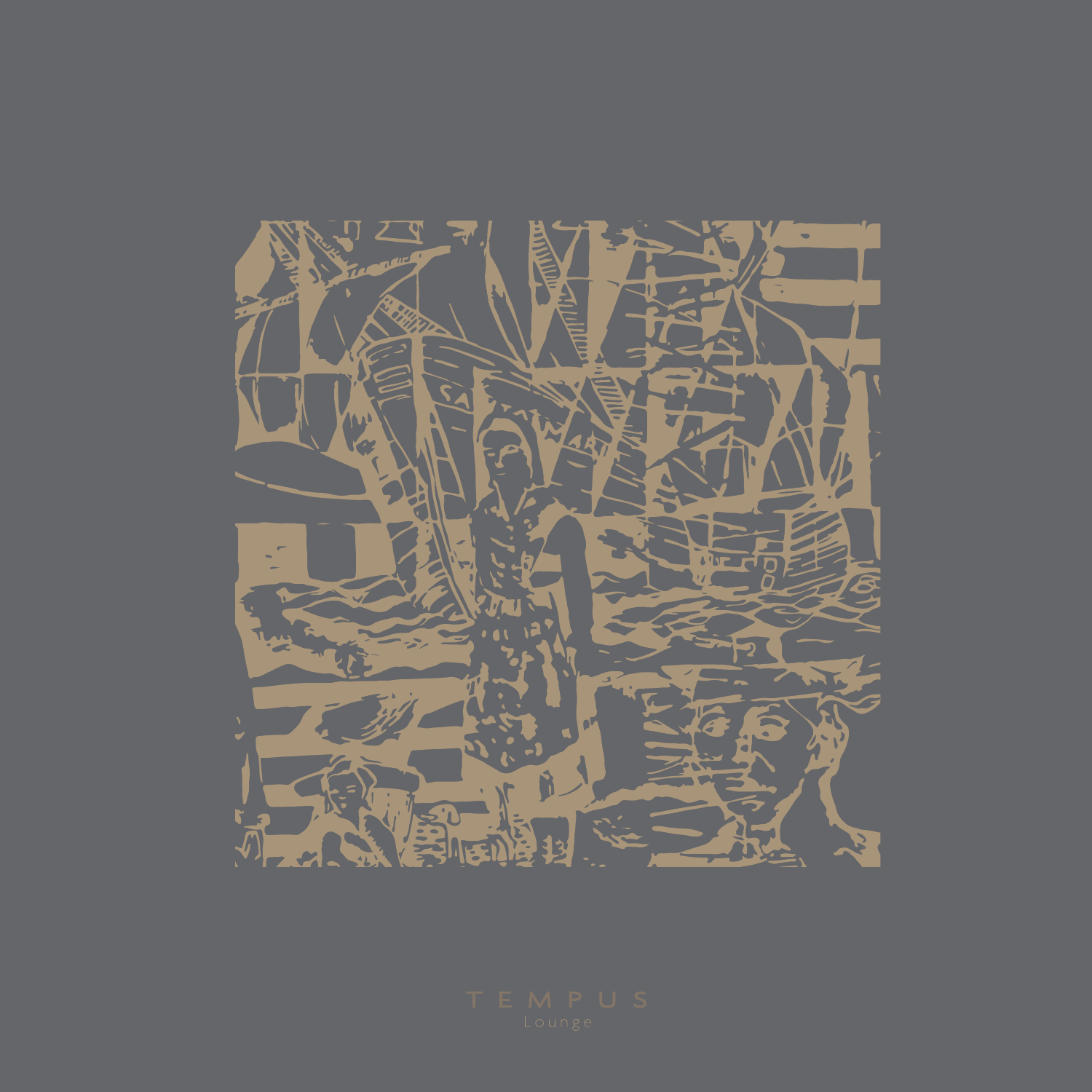# ÍNDICE TABLE OF CONTENTS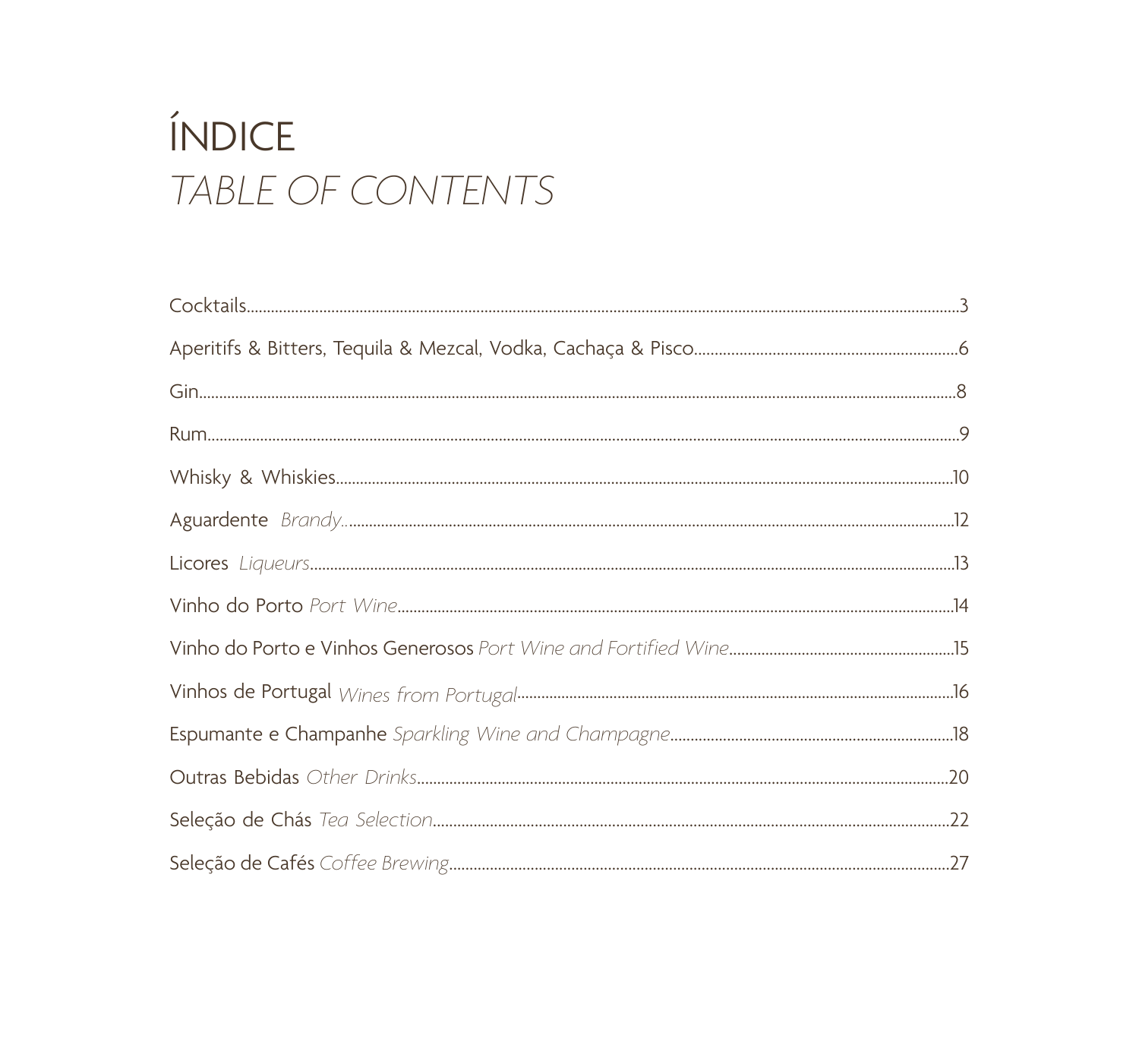### **COCKTAILS**

| <b>MOJITO</b><br>Rum, hortelã, lima, açúcar e soda.<br>Rum, fresh mint, lime, sugar and soda.                                                                               | 20cl<br>€13.50 |
|-----------------------------------------------------------------------------------------------------------------------------------------------------------------------------|----------------|
| <b>MAI TAI</b><br>Rum da Jamaica, sumos naturais de lima, laranja e ananás com xarope de orgeat.<br>Jamaican rum, lime, orange and pineapple fresh juices and orgeat syrup. | 20cl<br>€13.50 |
| <b>ESPRESSO MARTINI</b><br>Vodka, café expresso, xarope de açúcar e licor de café.<br>Vodka, espresso coffee, cocoa cream, sugar syrup and coffee liqueour.                 | 9cl<br>€13.50  |
| <b>THE LEBLON CAIPIRINHA</b><br>Caipirinha tradicional com cachaça Leblon, lima e açúcar branco, tudo bem macerado,<br>servido com gelo e perfumado com licor St. Germain.  | 9cl<br>€15.00  |
| Traditional caipirinha prepared with Leblon, the Cachaça from Minas Gerais, Brazil,<br>with lime and caster sugar fine mash, ice and St. Germain liqueur.                   |                |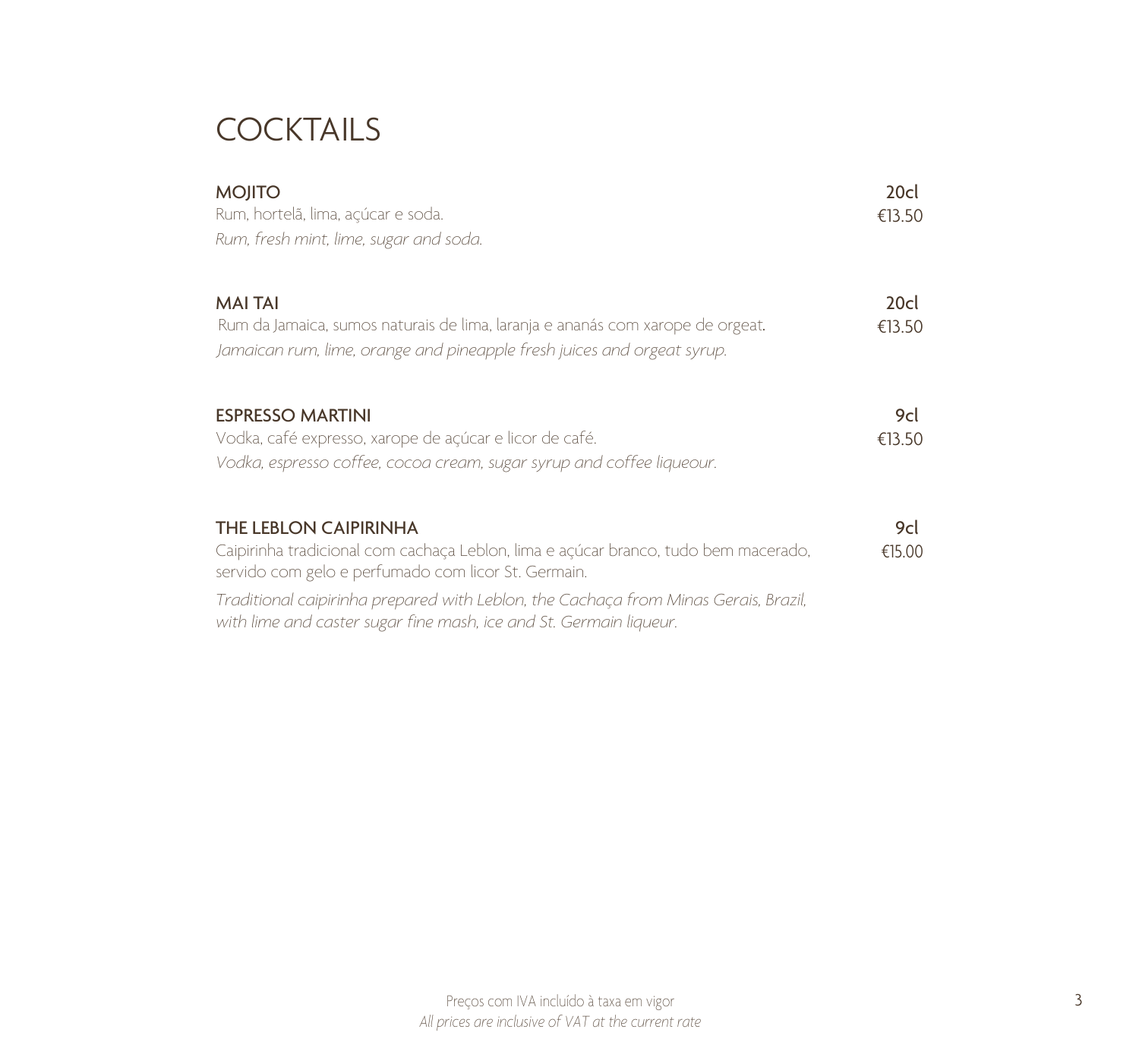| 9cl<br>€13.50 |
|---------------|
|               |
| 9cl<br>€13.50 |
|               |
| 20cl          |
| €15.00        |
|               |
| 25c           |
| €15.00        |
|               |
|               |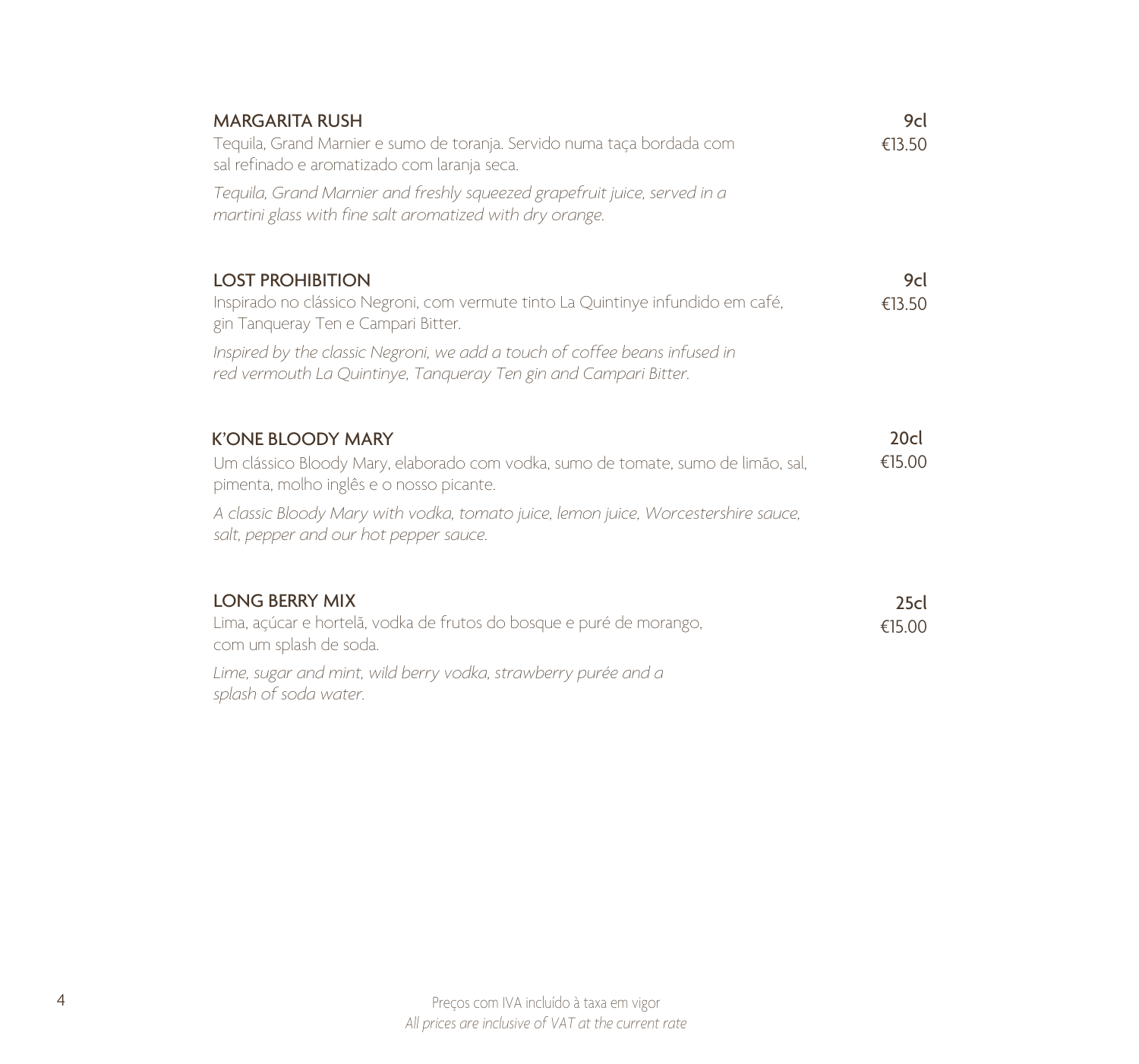# COCKTAILS SEM ÁLCOOL *NON ALCOHOLIC COCKTAILS*

| <b>ORANGE BLOSSOM</b><br>Sumo de laranja natural, lichias, framboesas e gengibre fresco.                           | 25c<br>€10.00 |
|--------------------------------------------------------------------------------------------------------------------|---------------|
| Fresh orange juice, lychee, raspberries and fresh ginger.                                                          |               |
| <b>HONEY &amp; CITRUS</b>                                                                                          | €10.00        |
| Sumos naturais de limão, lima e laranja, com mel de rosmaninho.                                                    |               |
| Fresh lemon, lime and orange juices with rosemary honey.                                                           |               |
| <b>SUNSHINE BLUSH</b>                                                                                              |               |
| Maracujá e framboesas macerados em açúcar, sumo de arando, sumo de laranja natural,<br>preenchido com Seven Up.    | €10.00        |
| Passion fruit & raspberries macerated with sugar, cranberry juice and fresh orange juice,<br>filled with Seven Up. |               |
| <b>BLUEBERRY CRUSH</b>                                                                                             |               |
| Mirtilo, iogurte de baunilha, sumo natural de lima, natas e biscoitos.                                             | €10.00        |
| Blueberries, vanilla yoghurt, fresh lime juice, cream and cookies.                                                 |               |
| <b>APPLE MOJITO</b>                                                                                                |               |
| Lima, hortelã fresca, açúcar e sumo de maçã, vertido sobre gelo picado.                                            | €10.00        |
| Squeezed lime with green apple juice aromatized with fresh mint,<br>poured over crushed ice.                       |               |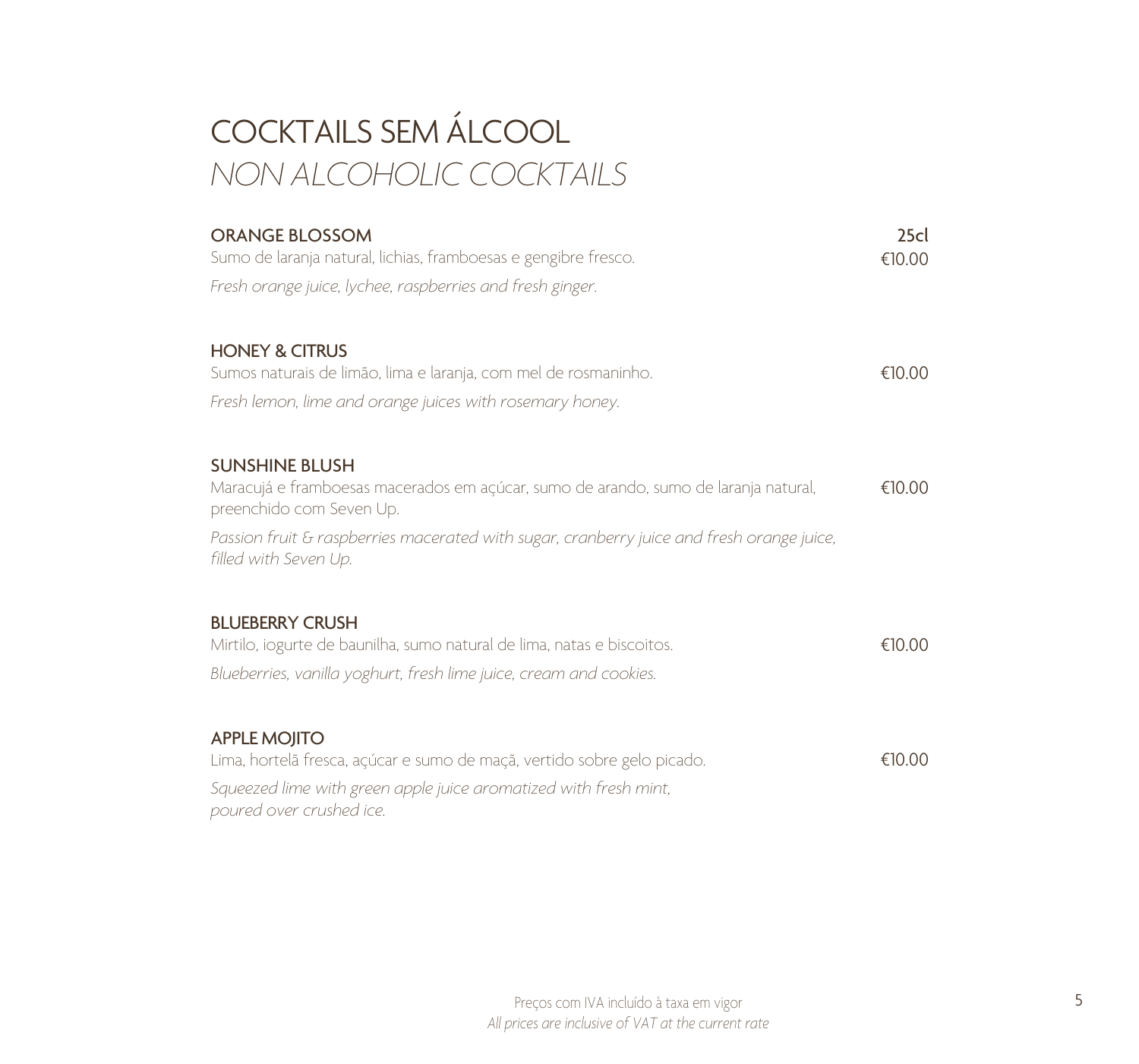#### APERITIFS & BITTERS

| Averna                 | €11.00 |
|------------------------|--------|
| Ramazzotti Amaro       | €11.00 |
| Pimm's N <sup>ol</sup> | €11.00 |
| Aperol                 | €11.00 |
| Bonanto Aperitivo      | €11.00 |
| Campari Bitter         | €11.00 |
| Dubonnet               | €11.00 |
| Fernet Branca          | €11.00 |
| Jagermeister           | €11.00 |
| Ricard                 | €10.00 |
| Pernod                 | €10.00 |

4cl

4cl

| Carlo Alberto Riserva Rosso | €10.00 |
|-----------------------------|--------|
| Carlo Alberto Bianco        | €11.00 |
| La Quintinye Vermouth Royal | €11.00 |
| Lillet Blanc                | €11.00 |
| Martini                     | €9.00  |
| Martini Rubino              | €10.50 |

### TEQUILA & MEZCAL

#### €17.50 €15.50 €17.50 €17.50 €16.00 €16.00 €15.50 €14.00 €13.50 €13.50 Olmeca Altos Reposado - Jalisco Avion Silver - Jalisco Don Julio Reposado - Jalisco Montelobos - Oaxaca Don Julio Blanco - Jalisco Patrón Silver - Jalisco Olmeca Altos Silver - Jalisco Jose Cuervo Tradicional- Oaxaca Olmeca Reposado - Jalisco Olmeca Blanco - Jalisco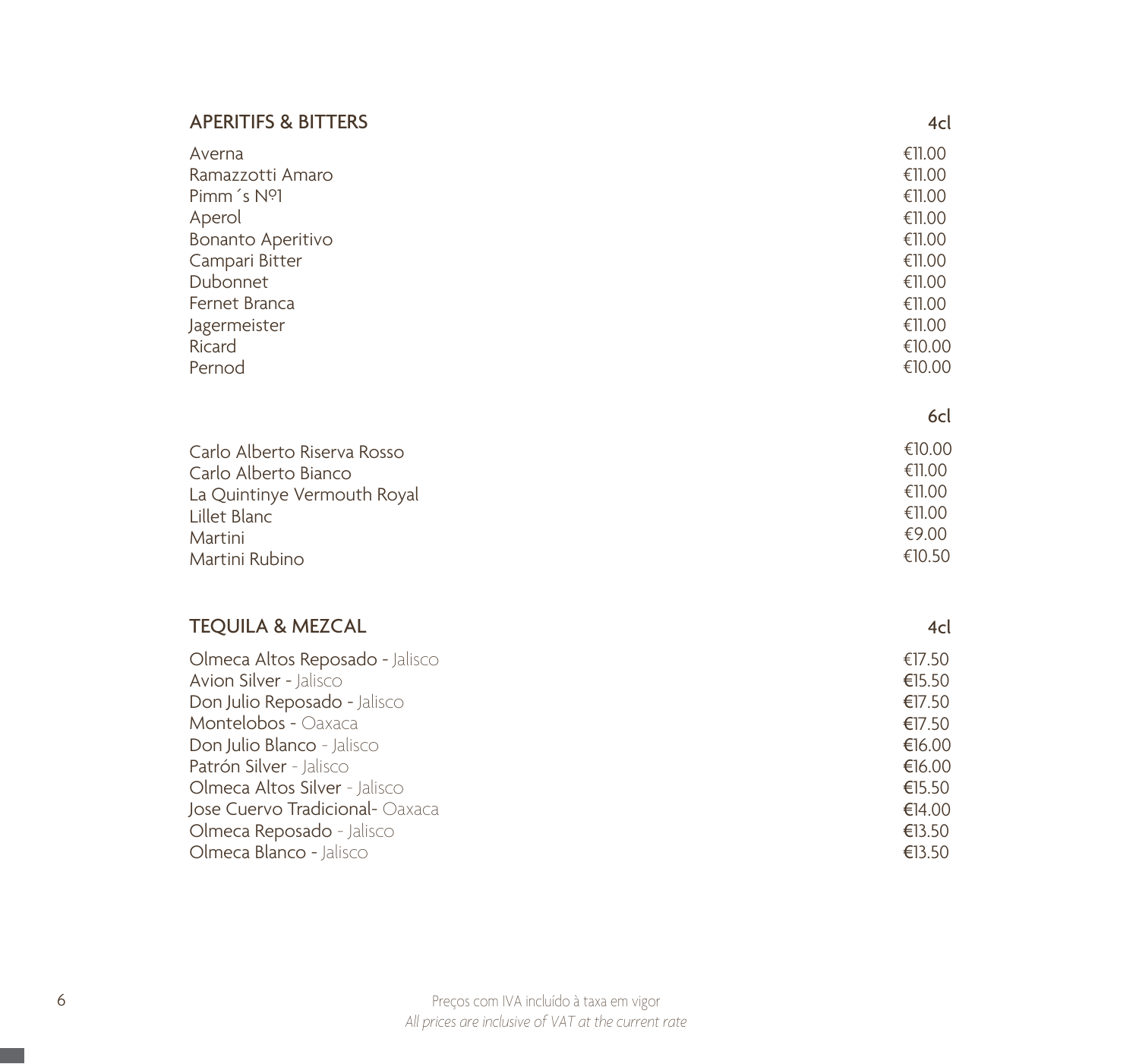| <b>VODKA</b>                           | 4cl    |
|----------------------------------------|--------|
| <b>Absolut Elyx</b> – Suécia   Sweden  | €20.00 |
| Beluga Transatlantic - Rússia   Russia | €16.00 |
| Crystal Head - Canadá   Canada         | €17.00 |
| Ciroc - França   France                | €15.00 |
| Ciroc Coconut - França   France        | €15.50 |
| Grey Goose - França   France           | €16.00 |
| Grey Goose Le Citron - França   France | €15.50 |
| Grey Goose La Poire - França   France  | €15.50 |
| $Tito's - USA$                         | €13.00 |
| Belvedere - Polónia   Poland           | €15.50 |
| Chase - Inglaterra   England           | €15.50 |
| Chase Rhubarb - Inglaterra   England   | €15.50 |
| Ketel One - Holanda   Netherlands      | €14.00 |
| Absolut - Suécia   Sweden              | €12.00 |
| Stolichnaya - Rússia   Russia          | €12.00 |

### CACHAÇA & PISCO

#### Leblon – Minas Gerais Capucana – São Paulo Sagatiba – São Paulo Pisco 1615 – Peru €14.00 €15.50 €12.00 €15.00

4cl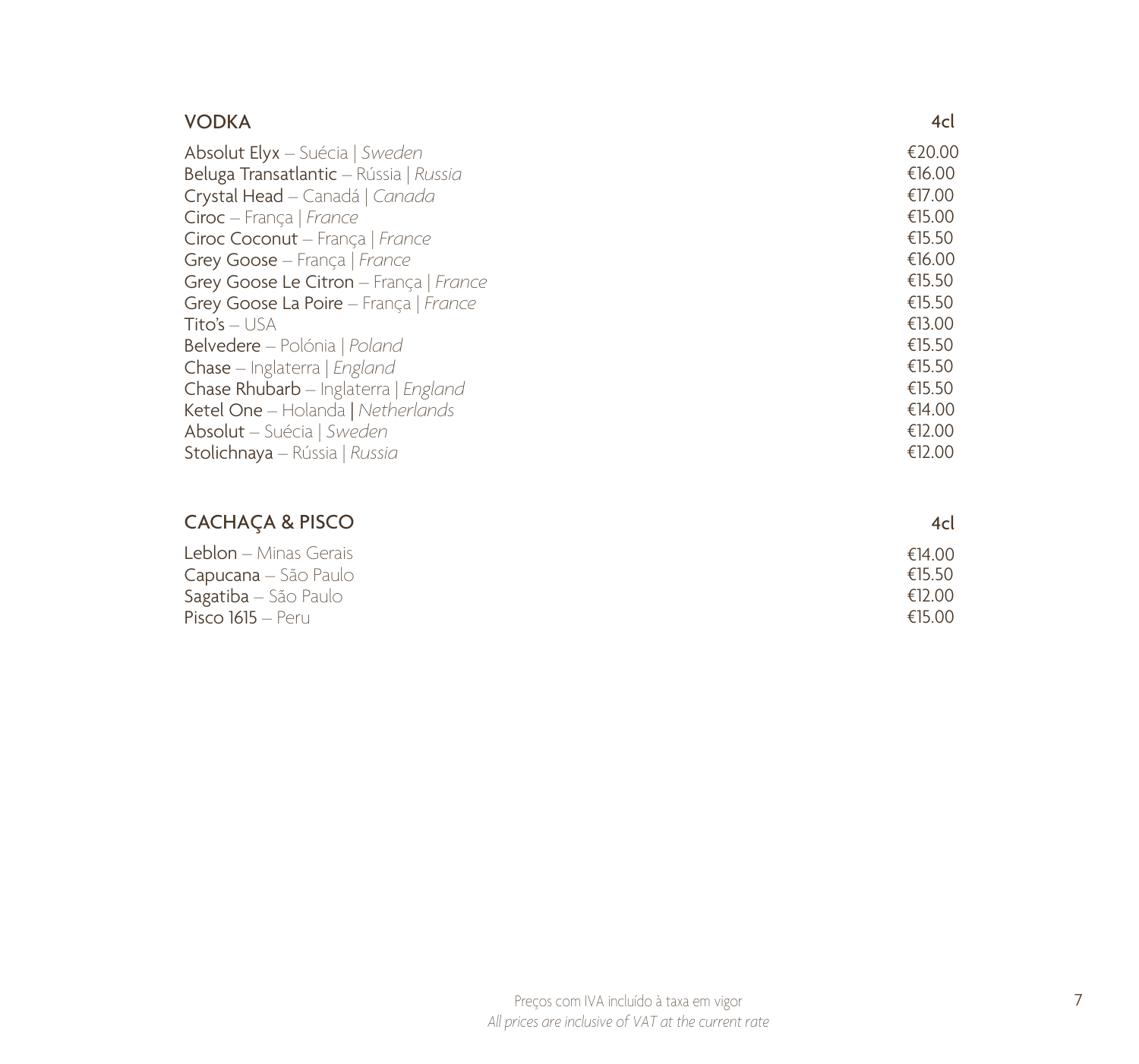### GIN

|                                                | 4cl    |
|------------------------------------------------|--------|
| Monkey $47$ – Alemanha   Germany               | €21.00 |
| <b>Le Tribute</b> – Espanha   Spain            | €15.00 |
| Citadelle Réserve Old Tom - França   France    | €22.00 |
| Tanqueray Old Tom - Inglaterra   England       | €16.00 |
| G'vine Floraison - França   France             | €16.00 |
| Tanqueray Ten - Inglaterra   England           | €16.00 |
| Hendrick's - Escócia   Scotland                | €16.00 |
| <b>Jinzu</b> – Inglaterra   England            | €15.50 |
| Mare - Espanha   Spain                         | €16.00 |
| Plymouth Original - Inglaterra   England       | €17.00 |
| <b>Elephant Sloe</b> - Alemanha   Germany      | €16.50 |
| Elephant - Alemanha   Germany                  | €16.50 |
| <b>Sharish</b> – Portugal                      | €16.00 |
| <b>Real</b> – Portugal                         | €17.00 |
| Star of Bombay - Inglaterra   England          | €17.00 |
| Beefeater 24 – Inglaterra   England            | €13.00 |
| Martin Miller's - Inglaterra   England         | €15.00 |
| Sipsmith Dry- - Inglaterra   England           | €15.50 |
| Tanqueray Sevilha - Inglaterra   England       | €13.50 |
| Bombay Sapphire - Inglaterra   England         | €14.00 |
| Puerto de Indias Strawberry - Espanha   Spain  | €15.00 |
| Puerto de Indias Classic - Espanha   Spain     | €13.50 |
| <b>Beefeater</b> – Inglaterra   <i>England</i> | €12.50 |
| Beefeater Pink - Inglaterra   England          | €12.00 |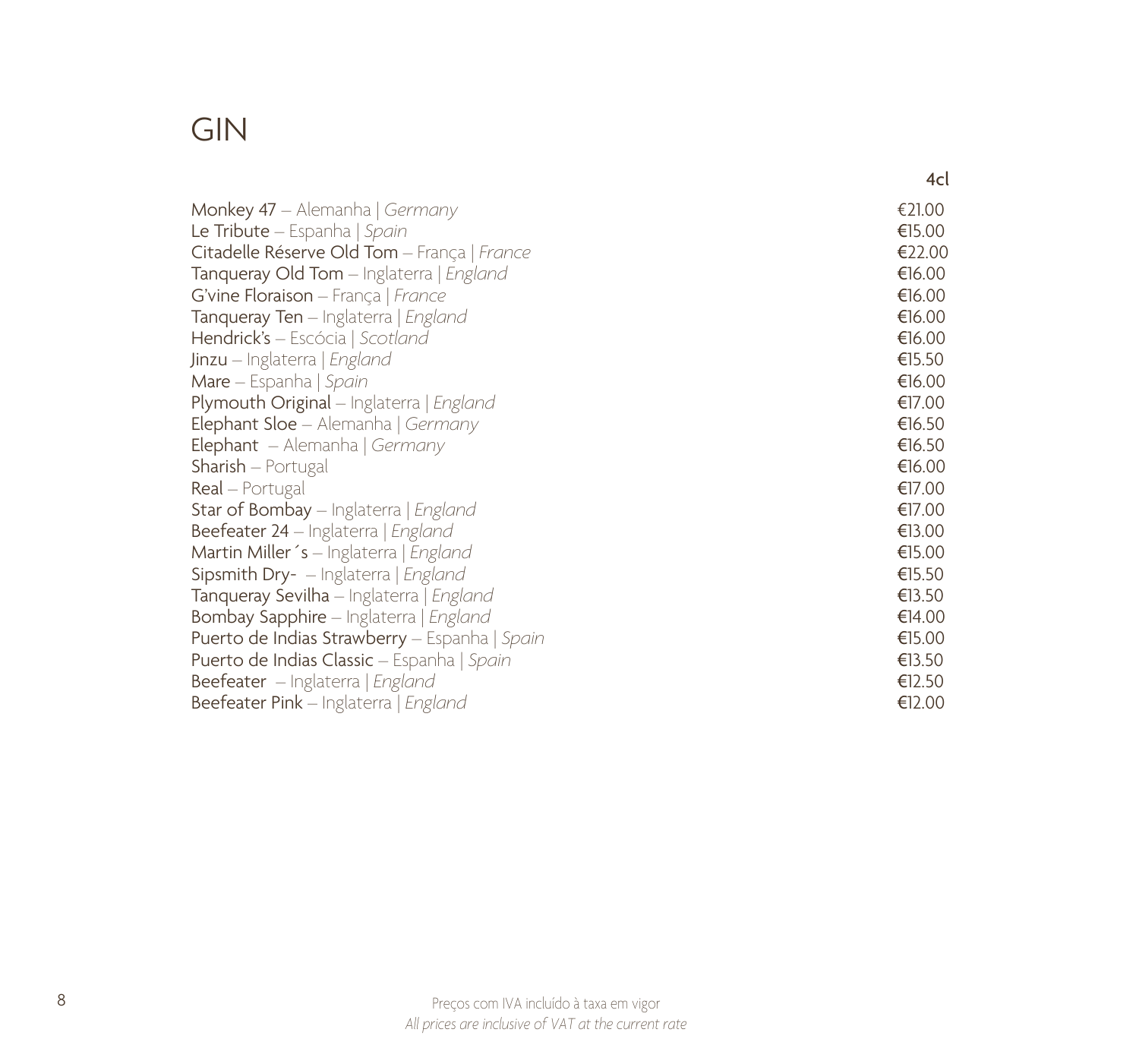### RUM

|                                                       | 4cl    |
|-------------------------------------------------------|--------|
| Zacapa XO - Guatemala                                 | €30.00 |
| Plantation XO 20th Anniversary - Barbados             | €20.00 |
| Santa Teresa 1796 Ron Antiguo de Solera - Venezuela   | €17.00 |
| Zacapa Centenario 23 years - Guatemala                | €18.00 |
| Plantation Trinidad - Barbados, Demerara, Jamaica     | €15.00 |
| Havana Club Seleccion de Maestros – Cuba              | €18.00 |
| Appleton Estate 12 years Extra - Jamaica              | €18.00 |
| Diplomatico Reserva Exclusiva - Venezuela             | €16.00 |
| Plantation - Jamaica                                  | €16.00 |
| <b>Plantation</b> – Sta. Lucia                        | €16.00 |
| Bacardi 8 years - Porto Rico                          | €15.00 |
| El Ron Prohibido - México   Mexico                    | €14.50 |
| Havana Club 7 years – Cuba                            | €14.00 |
| Plantation Overproof Original Dark -Jamaica, Barbados | €15.00 |
| Captain Morgan Original Spiced - Jamaica              | €12.00 |
| Santa Teresa Anejo - Venezuela                        | €13.50 |
| Plantation 5 years - Barbados                         | €13.00 |
| Bacardi Superior - Porto Rico                         | €12.00 |
| Havana Club 3 years - Cuba                            | €11.00 |
| Plantation 3 Stars - Trinidad, Barbados, Jamaica      | €12.00 |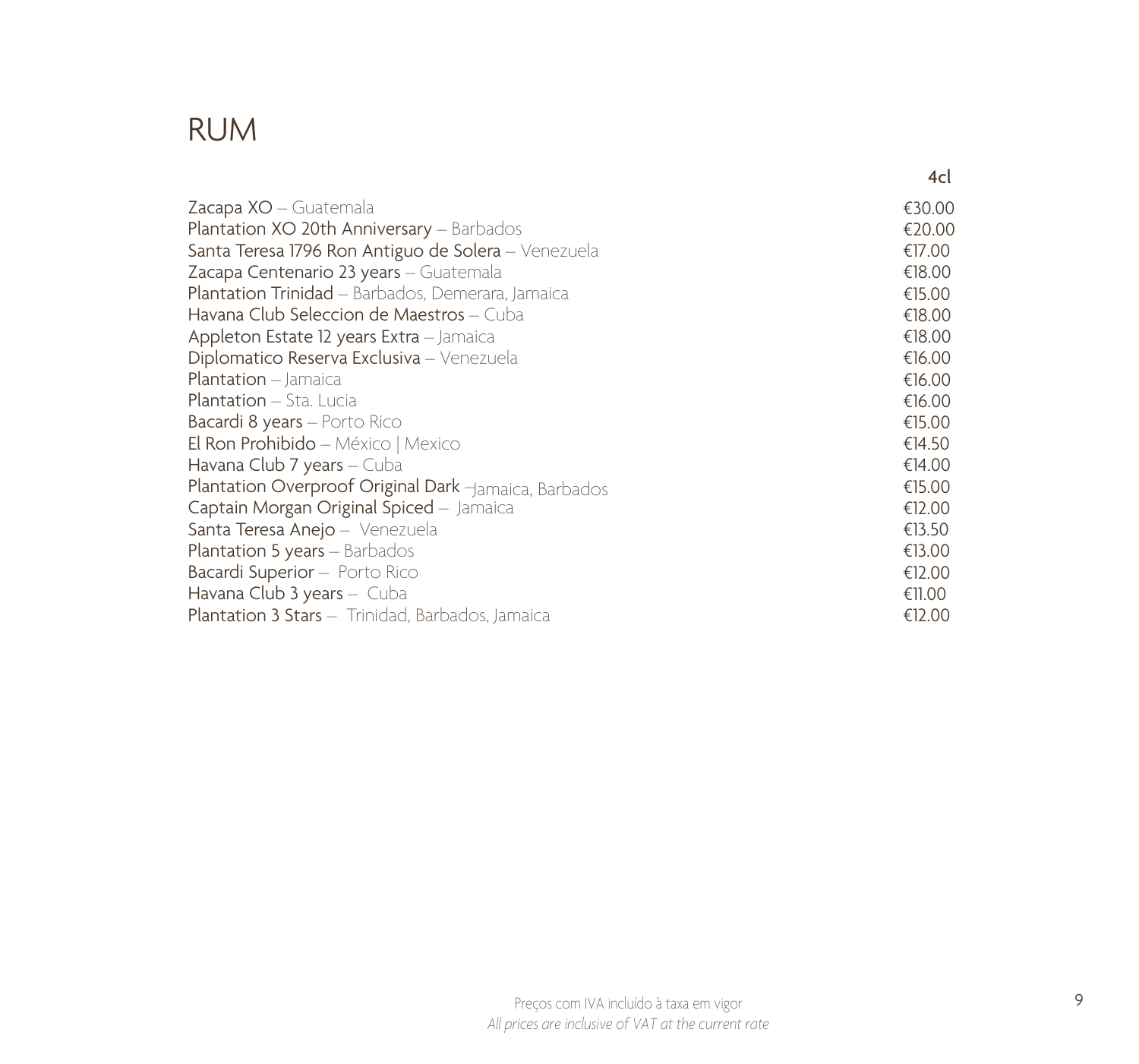### WHISKY & WHISKEY

| Old Scotch Whisky                        | 4cl    |
|------------------------------------------|--------|
| Chivas Regal Ultis                       | €66.00 |
| Johnnie Walker Blue Label                | €43.00 |
| Chivas Royal Salute 21 years             | €35.00 |
| J&B 15 years                             | €16.00 |
| Chivas Regal 12 years                    | €14.00 |
| Johnnie Walker Black Label               | €14.00 |
| Old Parr 12 years                        | €16.50 |
| Malt Scotch Whisky                       |        |
| The Glenlivet 18 years - Speyside        | €32.00 |
| Auchentoshan Tree Wood - Lowland         | €27.00 |
| Lagavulin 16 years - Islay               | €27.00 |
| Springbank 10 years - Campbeltown        | €23.00 |
| Glengoyne 15 years - Highland            | €24.00 |
| Oban 14 years - Highland                 | €23.00 |
| Tasliker 10 years - Island               | €23.00 |
| Aberlour 12 years - Speyside             | €23.00 |
| <b>The Glenlivet 15 years</b> – Speyside | €23.00 |
| Glenkinchie 15 years - Lowland           | €23.00 |
| Balvenie Doublewood - Speyside           | €19.00 |
| Glenmorangie 10 years - Highland         | €17.50 |
| Laphroaig 10 years - Islay               | €17.50 |
| Glenkinchie 12 years - Lowland           | €17.50 |
| The Glenlivet 12 years - Speyside        | €18.50 |
| Cardhu 12 years - Speyside               | €17.50 |
| Cardhu Gold - Speyside                   | €17.50 |
| Monkey Shoulder - Speyside               | €15.00 |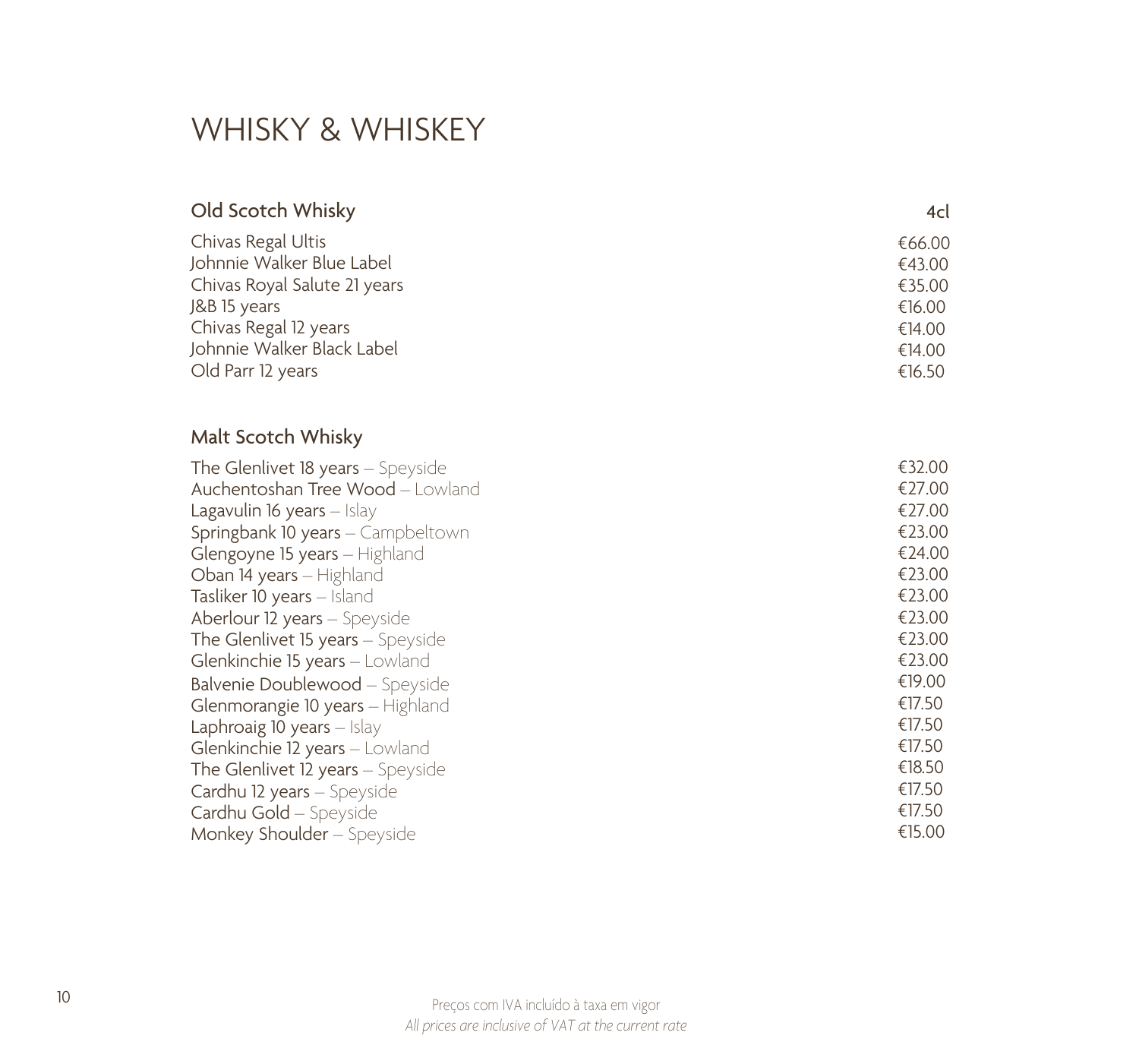| <b>Scotch Whisky</b>                  | 4cl    |
|---------------------------------------|--------|
| <b>Famous Grouse</b>                  | €12.00 |
| Haig Club Single Grain                | €12.00 |
| Johnnie Walker Red Label              | €12.00 |
| <b>Ballantines</b>                    | €12.00 |
| Irish Whiskey                         |        |
| Bushmills 10 years                    | €16.00 |
| Teeling Single Grain                  | €17.00 |
| Jameson Black Barrel                  | €15.50 |
| <b>Bushmills</b>                      | €13.50 |
| Jameson                               | €13.50 |
| Roe & Co                              | €15.50 |
| <b>Black Bush</b>                     | €13.50 |
| Tennessee, Canadian & Bourbon Whiskey |        |
| Maker's Mark                          | €18.00 |
| <b>Bulleit Bourbon</b>                | €15.50 |
| <b>Bulleit Rye</b>                    | €16.50 |
| Canadian Club                         | €15.00 |
| Jack Daniel's                         | €13.00 |
| Four Roses                            | €13.00 |
| Jim Beam                              | €13.00 |
| Japanese Whiskey                      |        |
| Suntory Yamazaki 12 years             | €77.50 |
| Nikka Taketsuru Pure Malt             | €24.00 |
| Nikka All Malt                        | €22.00 |
| Nikka Pure Malt                       | €20.00 |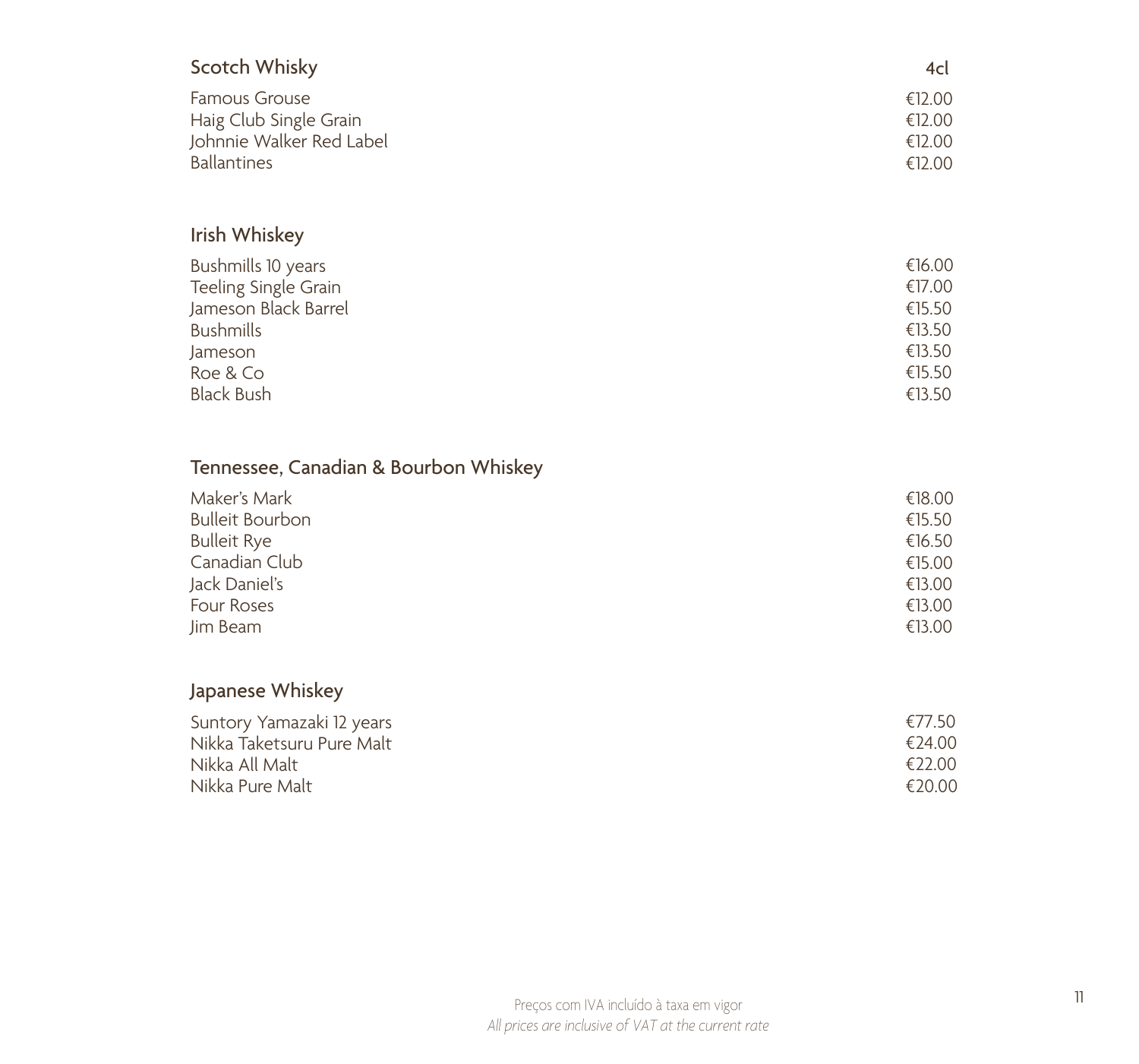### AGUARDENTE *BRANDY*

|                                        | 4cl    |
|----------------------------------------|--------|
| Magistra – Portugal                    | €43.00 |
| Rémy Martin XO - França   France       | €43.00 |
| Hennesy XO - França   France           | €48.00 |
| Louriana XO - Portugal                 | €30.00 |
| Ysabel Regina – Espanha   Spain        | €23.00 |
| Pierre Ferrand Ambre - França   France | €23.00 |
| Macieira XO - Portugal                 | €20.00 |
| Ferreirinha - Portugal                 | €20.00 |
| Adega Velha 12 years - Portugal        | €20.00 |
| Alliança XO 40 years - Portugal        | €28.00 |
| Grappa Nonino - Itália   Italy         | €17.50 |
| Palácio de Brejoeira - Portugal        | €19.00 |
| Courvoisier VS - França   France       | €17.50 |
| Frapin VS - França   France            | €17.50 |
| Hennessy VS - França   France          | €17.50 |
| Martell VSOP - França   France         | €17.00 |
| Rémy Martin VSOP - França   France     | €14.00 |
| Calvados Berneroy - França   France    | €13.50 |
| Marc de Champagne - França   France    | €12.00 |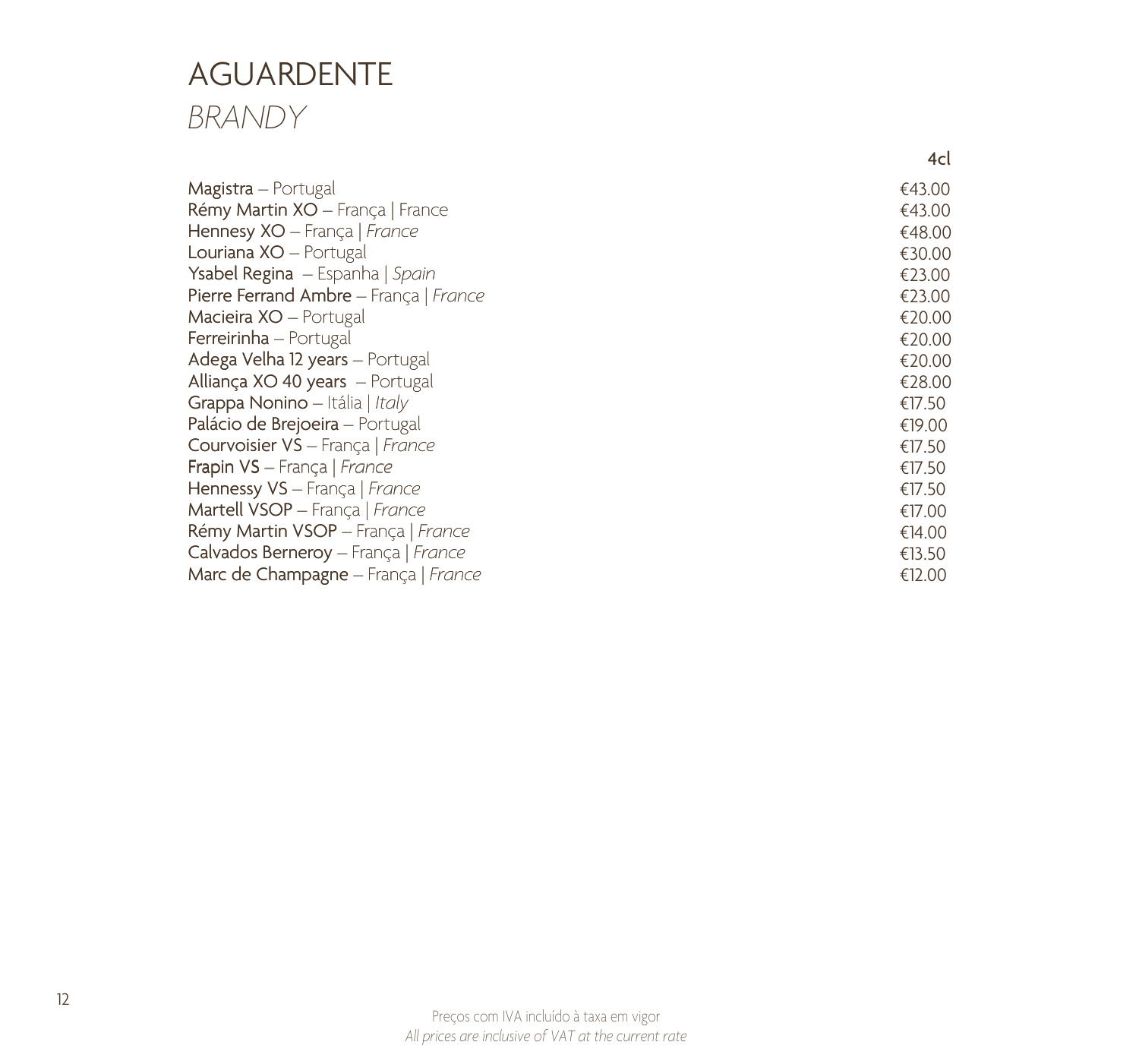## LICORES *LIQUEURS*

| <b>Licores Portugueses</b><br>Portuguese Liqueurs | 4cl    |
|---------------------------------------------------|--------|
| Singeverga                                        | €14.00 |
| Amêndoa Amarga                                    | €10.00 |
| Brandymel                                         | €10.00 |
| Ginja                                             | €10.50 |
| Licor Beirão                                      | €10.50 |
| Limontejo                                         | €11.00 |
| Licores Importados<br>Imported Liqueurs           |        |
| Maraschino Luxardo                                | €11.50 |
| Esprit de June                                    | €13.50 |
| Mozart Chocolate                                  | €13.50 |
| Pierre Ferand Dry Curaçao                         | €13.50 |
| St. Germain                                       | €13.50 |
| Amaretto Disaronno                                | €10.50 |
| Bailey's                                          | €10.50 |
| Cointreau                                         | €11.50 |
| Drambuie                                          | €12.00 |
| Kahlua                                            | €11.00 |
| Sambuca                                           | €10.50 |
| Southern Comfort                                  | €10.50 |
| Italicus                                          | €14.00 |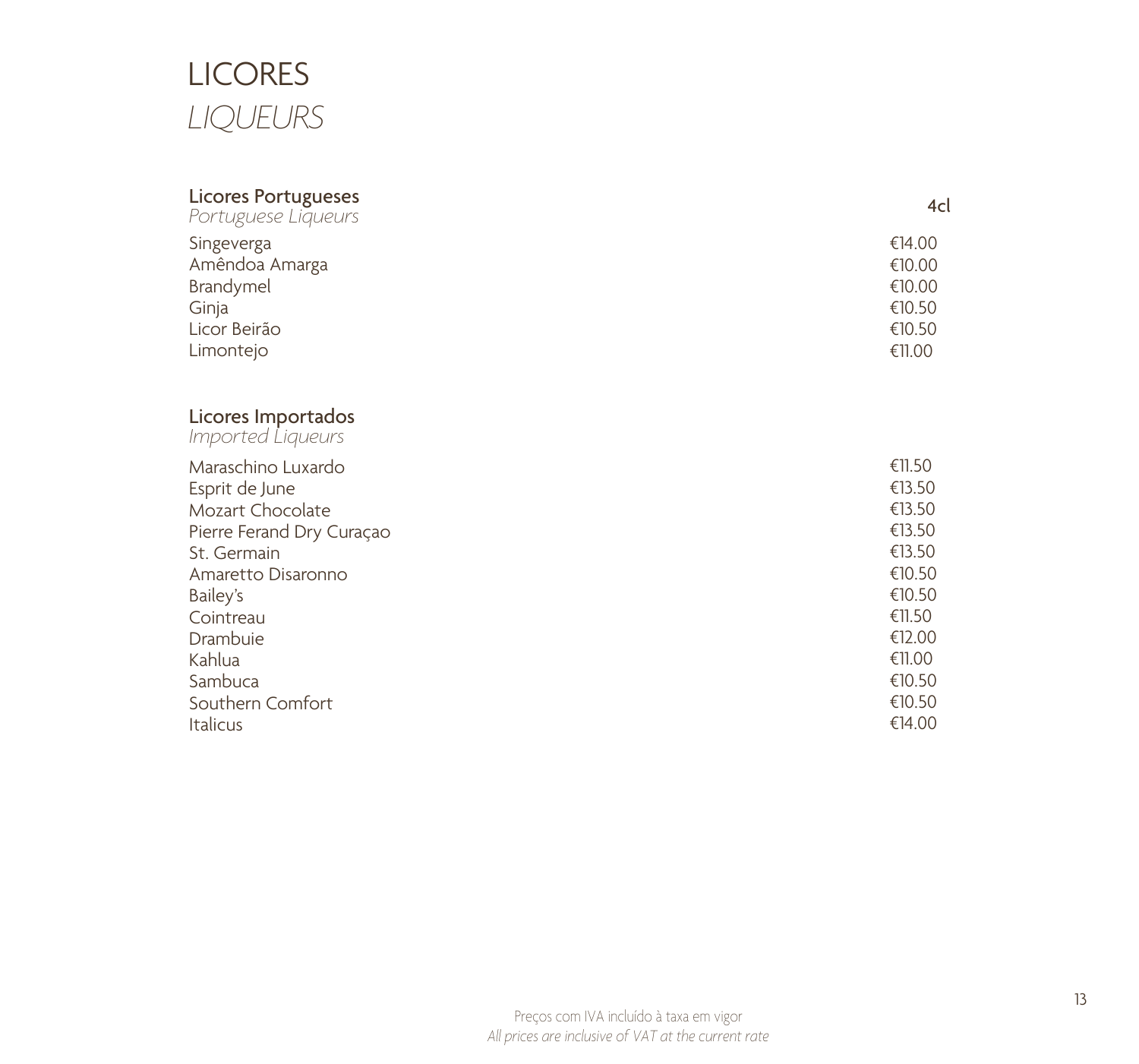## VINHO DO PORTO *PORT WINE*

| PORT WINE                                                     | Copo<br>By the Glass<br>6cl | Garrafa<br>Bottle<br>75cl |
|---------------------------------------------------------------|-----------------------------|---------------------------|
| Vintage                                                       |                             |                           |
| Quinta Seara d'Ordens Vintage<br>Quinta do Passadouro Vintage | €19.00                      | €135.00<br>€170.00        |
| Late Bottled Vintage                                          |                             |                           |
| Quinta Seara d'Ordens LBV                                     | €12.00                      |                           |
| Data de Colheita<br>Harvest Date                              |                             |                           |
| Messias 2004                                                  | €16.00                      |                           |
| Porto 40 Anos<br>Port 40 Years                                |                             |                           |
| Messias                                                       | €42.50                      |                           |
| Porto 30 Anos<br>Port 30 Years                                |                             |                           |
| Poças                                                         | €30.00                      |                           |
| Porto 20 Anos<br>Port 20 Years                                |                             |                           |
| Quinta de La Rosa                                             | €16.00                      |                           |
| Porto 10 Anos<br>Port 10 Years                                |                             |                           |
| Quinta Seara d'Ordens                                         | €13.00                      |                           |

Preços com IVA incluído à taxa em vigor *All prices are inclusive of VAT at the current rate*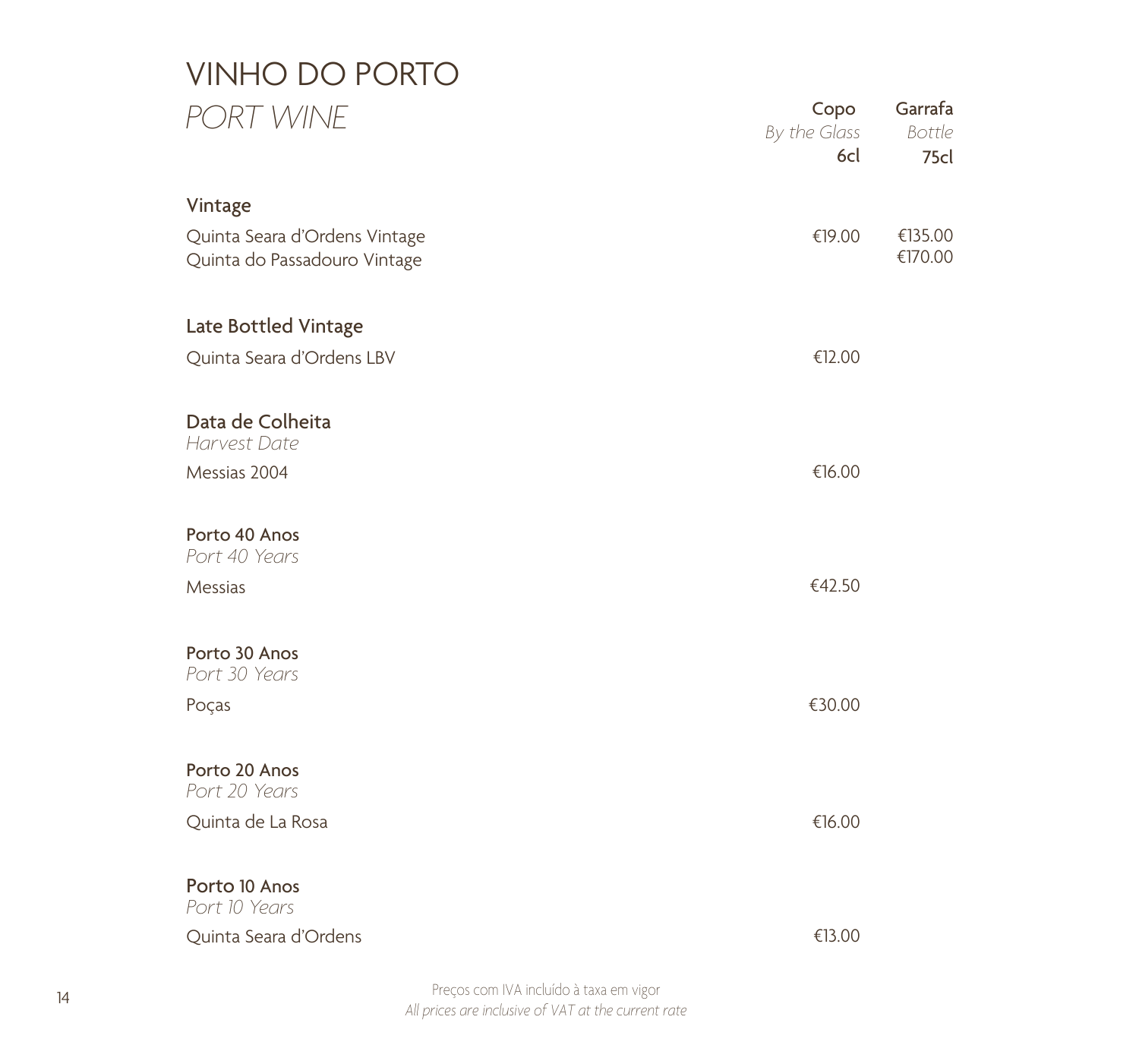## VINHO DO PORTO E VINHOS GENEROSOS *PORT WINE AND FORTIFIED WINE* Copo

|                                                             | By the Glass<br>6cl |
|-------------------------------------------------------------|---------------------|
| Porto Tawny<br>Tawny Port                                   |                     |
| Quinta de La Rosa                                           | €9.50               |
| Porto Ruby<br>Ruby Port                                     |                     |
| Quinta do Passadouro Ruby Reserva                           | €9.50               |
| Porto Branco<br>White Port                                  |                     |
| Messias 10 anos<br>Quinta de La Rosa Dry                    | €10.50<br>€9.50     |
| Madeira                                                     |                     |
| Madeira Malvasia 10 anos<br>Madeira Reserva Dry             | €10.50<br>€8.50     |
| Moscatel                                                    |                     |
| Moscatel Roxo Armagnac 2005<br>Moscatel Roxo Horácio Simões | €12.00<br>€9.00     |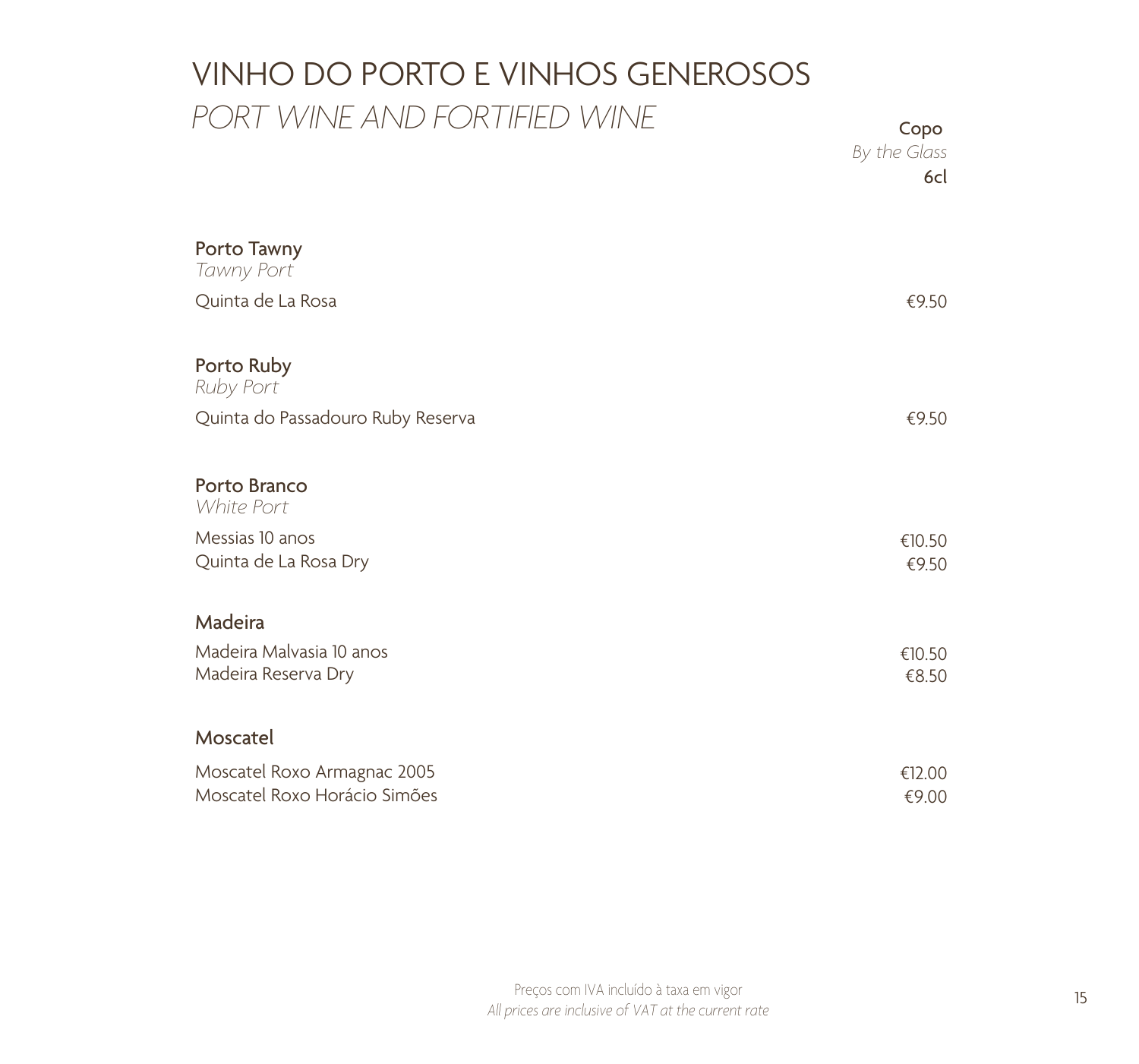### VINHOS DE PORTUGAL *WINES FROM PORTUGAL*

| Rosé                                                                                         | Copo<br>By the Glass<br>14cl | Garrafa<br><b>Bottle</b><br>75cl |
|----------------------------------------------------------------------------------------------|------------------------------|----------------------------------|
| Conde de Monsul - Douro<br>Casta   Grape - Touriga Nacional & Touriga Franca                 | €6.00                        | €28.00                           |
| <b>Branco</b><br>White                                                                       |                              |                                  |
| TalentVs Grande Escolha - Douro<br>Casta   Grape - Gouveio Real, Viosinho, Rabigaro e Arinto |                              | €95.00                           |
| Lacrau Branco - Douro<br>Casta   Grape - Moscatel Galego                                     | €7.50                        | €37.00                           |
| Dona Maria - Alentejo<br>Casta   Grape - Viognier                                            | €6.50                        | €32.50                           |
| Mar da Palha - Lisboa<br>Casta   Grape - Sauvignon Blanc                                     | €6.50                        | €32.50                           |
| Allo - Vinho verde DOC<br>Casta   Grape - Loureiro & Alvarinho                               | €6.00                        | €30.00                           |
| Quinta do Valdoeiro Chardonnay - Bairrada<br>Casta   Grape - Chardonnay                      | €5.50                        | €25.00                           |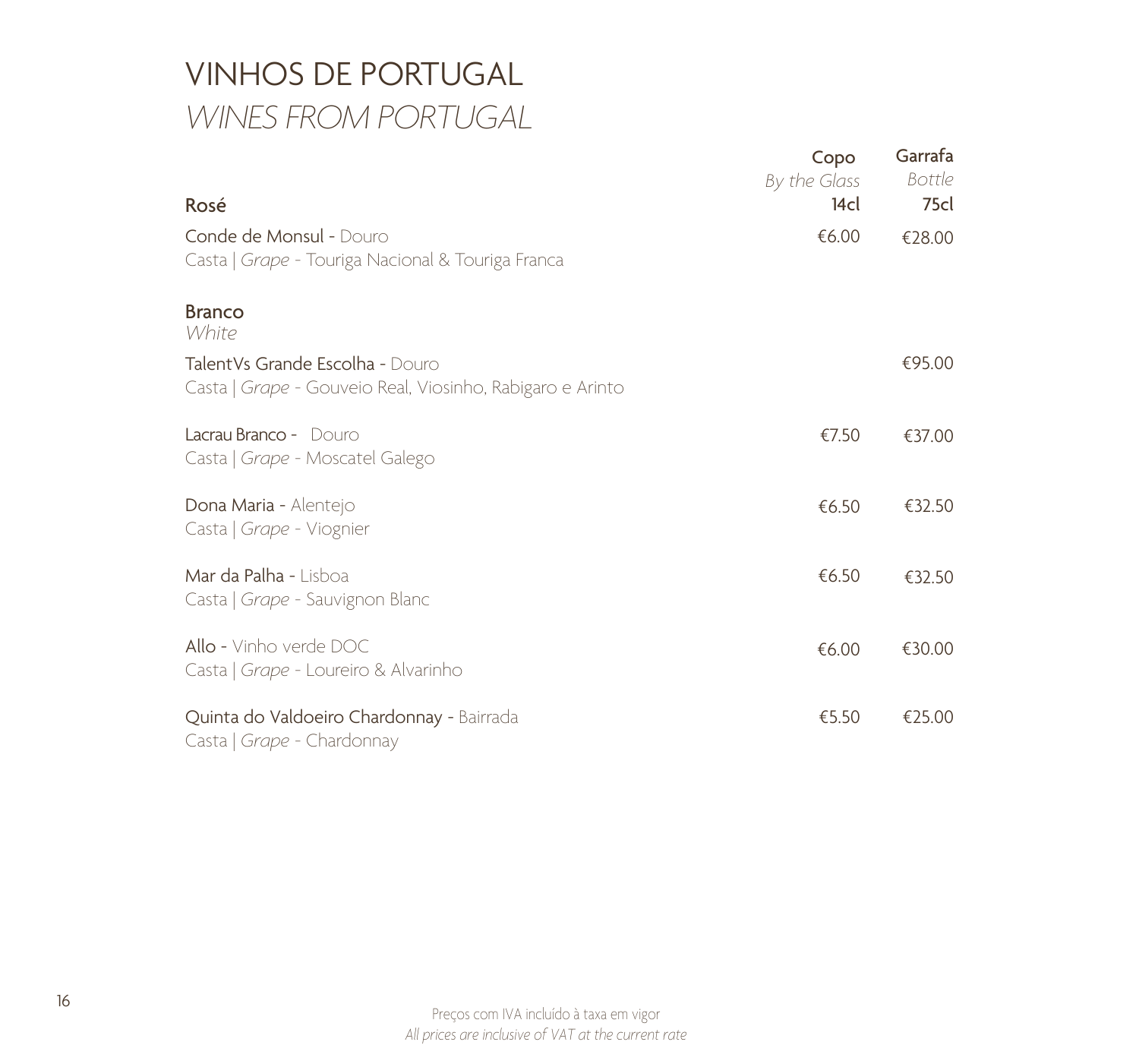|                                                                                      | Copo<br>By the Glass | Garrafa<br><b>Bottle</b> |
|--------------------------------------------------------------------------------------|----------------------|--------------------------|
| Tinto<br>Red                                                                         | 14cl                 | 75cl                     |
| <b>Pintas Character - Douro</b><br>Casta   Grape - Cabernet Sauvignon                |                      | €120.00                  |
| Passa - Douro<br>Casta   Grape - Tinta Roriz, Touriga Franca & Touriga Nacional      | €7.00                | €35.00                   |
| Caladessa - Alentejo<br>Casta   Grape - Tinta Caiada, Alfrocheiro & Touriga Nacional | €7.00                | €35.00                   |
| Quinta Valdoeiro Cabernet Sauvignon - Bairrada<br>Casta   Grape - Cabernet Sauvignon | €6.50                | €32.50                   |
| Horácio Simões Tradição - Setúbal<br>Casta   Grape - Castelão                        | €6.50                | €32.50                   |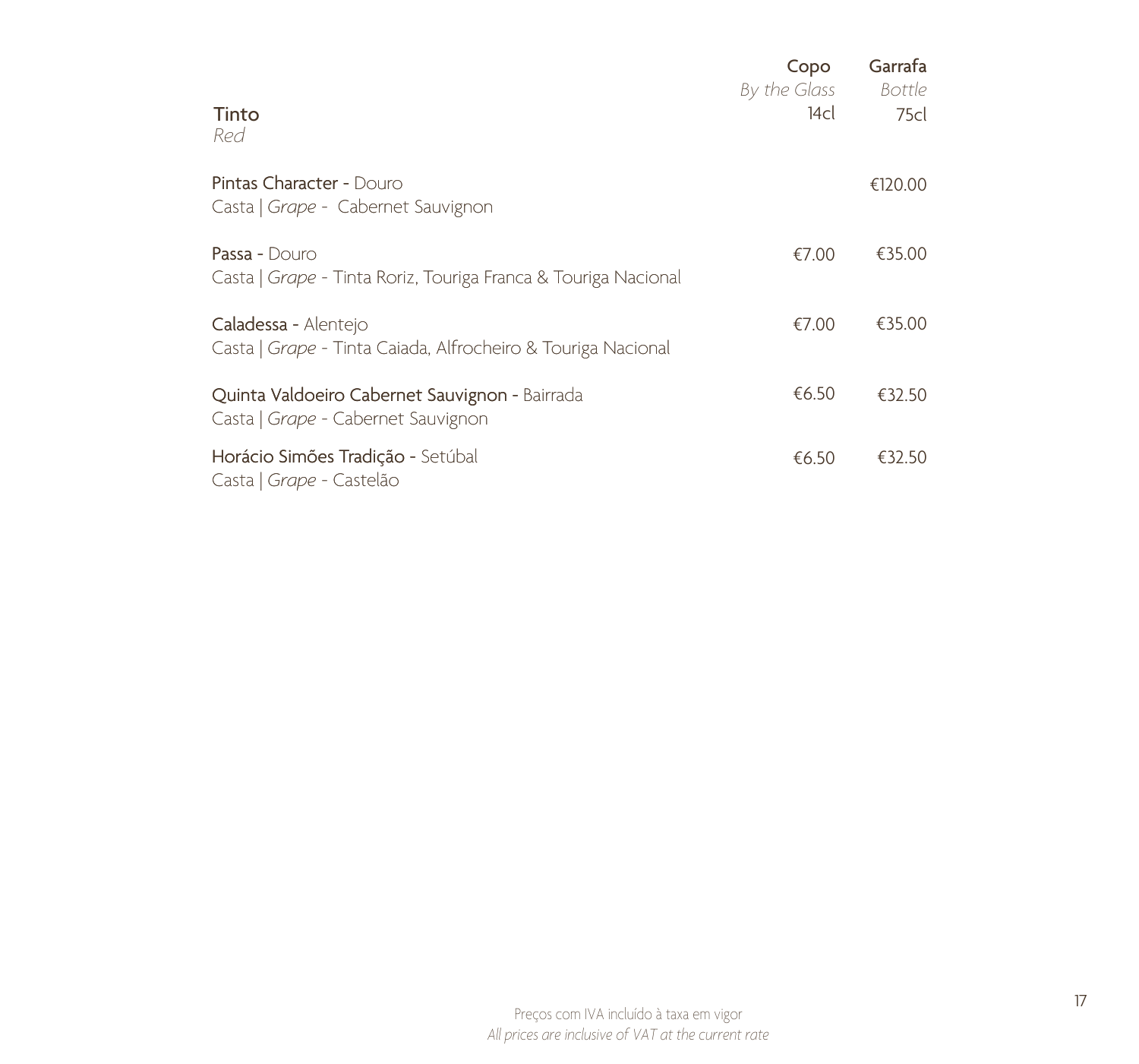### ESPUMANTE E CHAMPANHE *SPARKLING WINE AND CHAMPAGNE*

| Espumante<br>Sparkling Wine                                                              | Copo<br>By the Glass<br>14 <sub>cl</sub> | Garrafa<br><b>Bottle</b><br>75 <sub>cl</sub> |
|------------------------------------------------------------------------------------------|------------------------------------------|----------------------------------------------|
| Raposeira Super Reserva Brut<br>Casta   Grape - Malvasia Fina & Tinta Roriz              | €9.50                                    | €50.00                                       |
| Quinta do Valdoeiro<br>Casta   Grape - Baga & Chardonnay                                 | €9.50                                    | €50.00                                       |
| Champanhe<br>Champagne                                                                   |                                          |                                              |
| Perrier-Jouët Belle Epoque<br>Casta   Grape - Pinot Noir, Chardonnay & Pinot Meunier     |                                          | €435.00                                      |
| Perrier-Jouët Grand Brut<br>Casta   Grape - Pinot Noir, Chardonnay & Pinot Meunier       |                                          | €155.00                                      |
| Taittinger Brut<br>Casta   Grape - Chardonnay, Pinot Noir                                |                                          | €145.00                                      |
| Moët & Chandon Nectar Impérial<br>Casta   Grape - Pinot Noir, Chardonnay & Pinot Meunier |                                          | €150.00                                      |
| Laurent Perrier Brut LP<br>Casta   Grape - Pinot Noir, Chardonnay & Pinot Meunier        | €32.00                                   | €125.00                                      |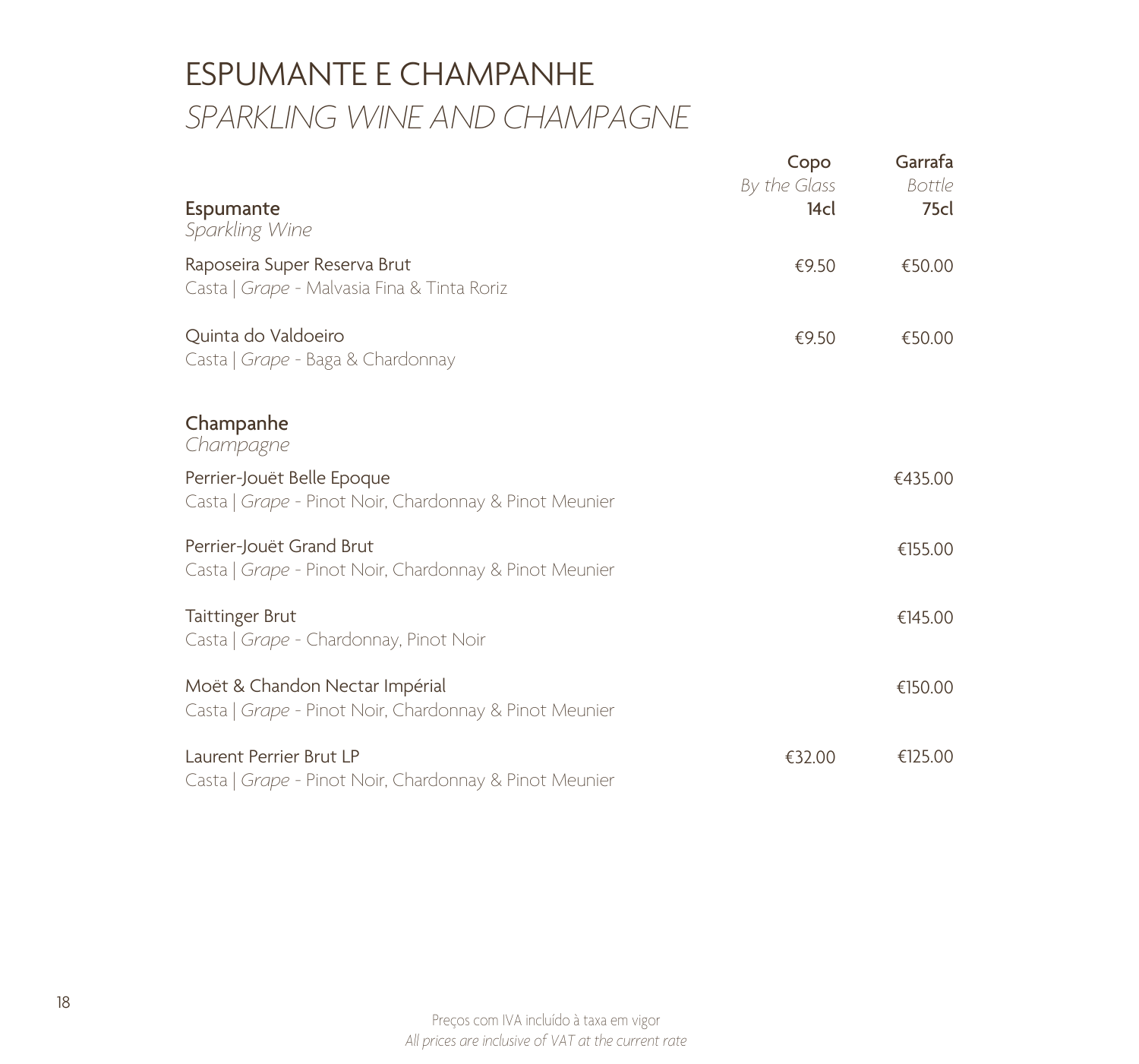| Vintage Champagne                                                        | Garrafa<br>Bottle<br>75cl |
|--------------------------------------------------------------------------|---------------------------|
| Louis Roederer Cristal<br>Casta   Grape - Pinot Noir & Chardonnay        | €475.00                   |
| Dom Pérignon Vintage<br>Casta   Grape - Pinot Noir & Chardonnay          | €410.00                   |
| Veuve Clicquot La Grande Dame<br>Casta   Grape - Pinot Noir & Chardonnay | €350.00                   |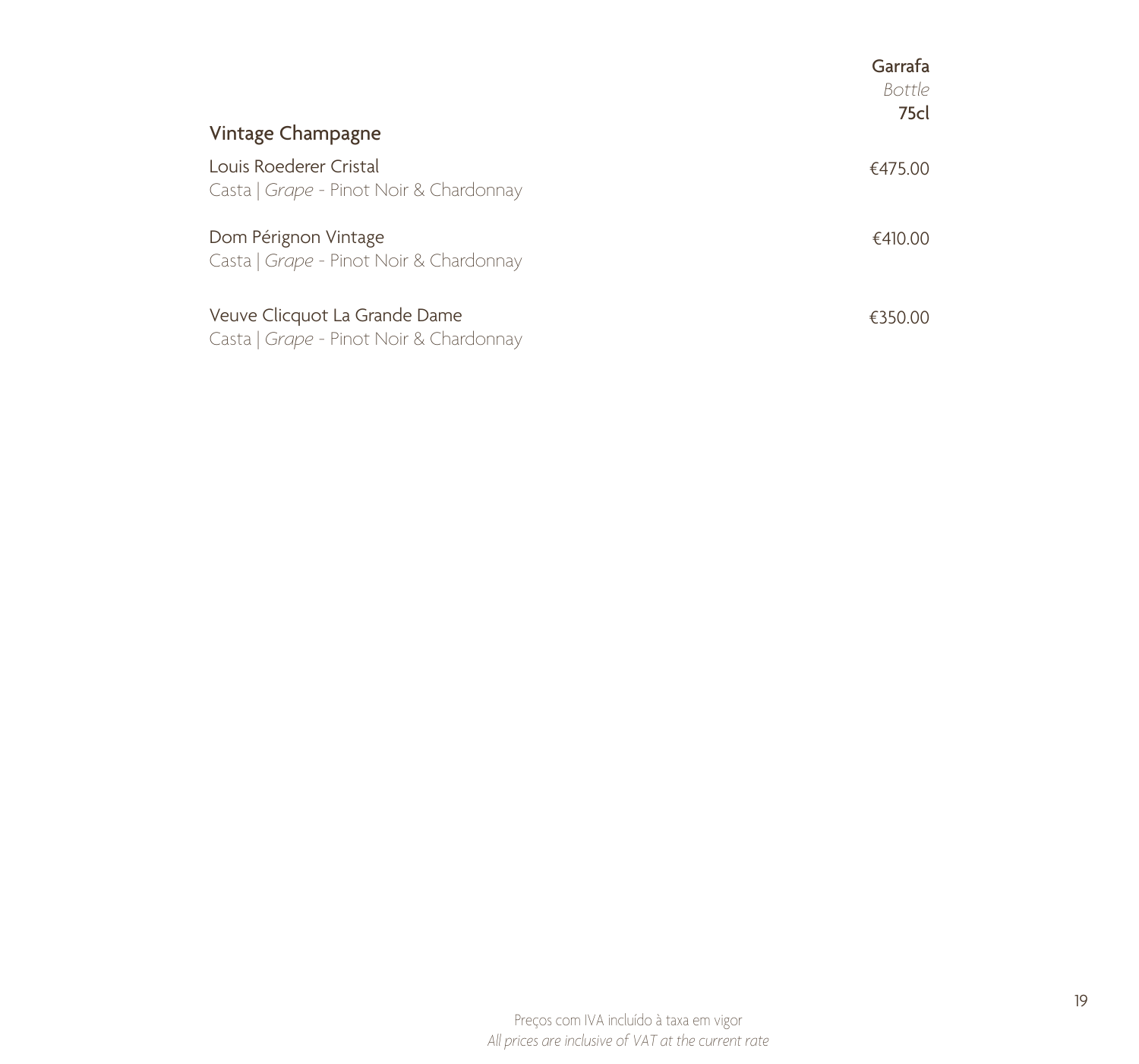### OUTRAS BEBIDAS *OTHER DRINKS*

| Cerveja de Garrafa<br><b>Bottled Beer</b>                                                 | 33cl                                               |       |
|-------------------------------------------------------------------------------------------|----------------------------------------------------|-------|
| Sagres Bohemia<br>Sagres Trigo<br>Sagres Malte<br>Heineken<br>Sagres Preta<br>Sagres Zero | €6.00<br>€6.00<br>€6.00<br>€7.00<br>€6.00<br>€6.00 |       |
| Cerveja de Pressão<br>Draught Beer                                                        | 40cl                                               | 60cl  |
| <b>Sagres</b>                                                                             | €6.00                                              | €8.00 |
| Sumos Naturais de Fruta                                                                   |                                                    |       |
| Freshly Squeezed Fruit Juice                                                              | 15 <sub>cl</sub>                                   |       |
| Limonada, Laranja, Ananás, Manga                                                          | €6.50                                              |       |
| Refrigerantes<br>Soft Drinks                                                              | 20cl                                               |       |
| Coca-Cola, Coca-Cola Zero, Seven Up, Ginger Ale,<br>Ice Tea, Fanta, Ginger Beer           | €5.75                                              |       |
| Água Tónica Premium<br>Premium Tonic Water                                                | 20cl                                               |       |
| Schweppes                                                                                 | €5.50                                              |       |
| Fever-Tree                                                                                | €5.50                                              |       |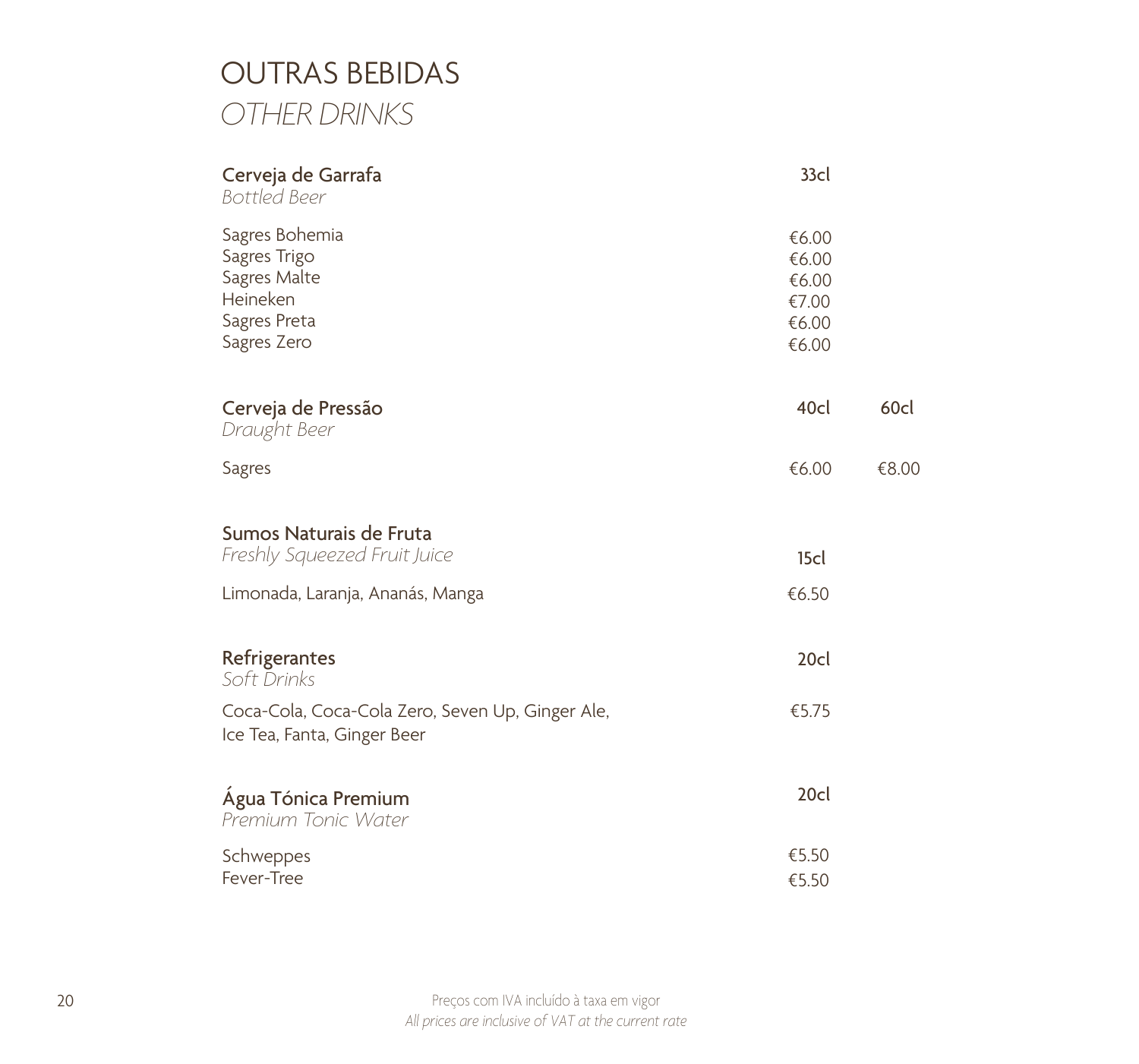### Águas Minerais sem Gás

*Mineral Still Water* Luso 25cl

| Águas Minerais com Gás<br>Mineral Sparkling Water | 25cl                    | 100cl          |
|---------------------------------------------------|-------------------------|----------------|
| Pedras<br>Água Castello<br>Luso                   | €3.50<br>€3.50<br>€3.50 | €5.50<br>€5.50 |
| Cafetaria<br>Coffee                               |                         |                |
| Café Expresso<br>Espresso Coffee                  |                         | €3.50          |
| Expresso Duplo<br>Double Espresso Coffee          |                         | €4.50          |
| Descafeinado<br>Decaffeinated Espresso Coffee     |                         | €3.50          |
| Chocolate Quente<br>Hot Chocolate                 |                         | €4.50          |
| Café com Leite<br>Coffee with Milk                |                         | €5.50          |
| Cappuccino                                        |                         | €5.50          |
| Latte Macchiato                                   |                         | €5.50          |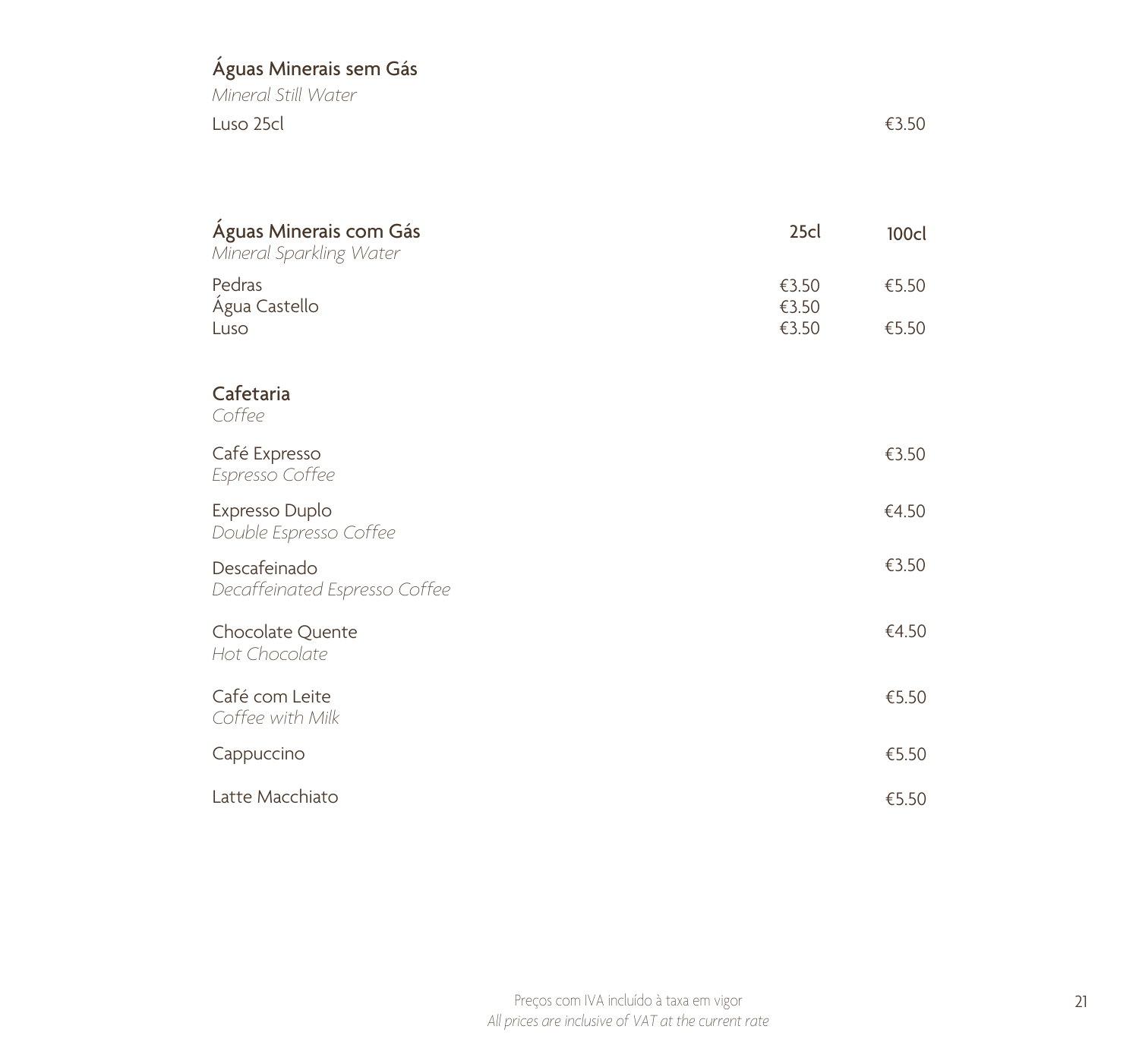# CHÁ DA MANHÃ *MORNING TEA*

| Lisbon Breakfast                                                                                                                                                                                                                                                           | €5.00 |
|----------------------------------------------------------------------------------------------------------------------------------------------------------------------------------------------------------------------------------------------------------------------------|-------|
| Um blend elegante da ilha dos Açores. O chá preto Orange Pekoe da Gorreana é<br>produzido exclusivamente a partir dos primeiros rebentos da planta. O resultado é um<br>chá preto de grande qualidade de cor acobreado com um sabor distinto e aroma<br>frutado.           |       |
| An exquisite breakfast blend from the Azores Islands. The Orange Pekoe of Gorreana<br>is a black tea composed purely of the youngest and smallest leafs. The flavour is truly<br>complex with nuances of honey and the warm, mellow flavour of<br>citrus tones underneath. |       |
| Earl Grey Portugal                                                                                                                                                                                                                                                         | €5.00 |
| Earl Grey Portugal é a nossa recriação de um clássico. O nosso Earl Grey é feito de<br>Bergamota cultivada no sul de Portugal, uma região excelente para a cultura dos<br>cítricos.                                                                                        |       |
| Earl Grey Portugal is our recreation of a classic. Our Earl Grey is made with<br>Bergamot grown in the south of Portugal, an excellent region for citrus cultivation.                                                                                                      |       |
| Sencha Japan Green Tea                                                                                                                                                                                                                                                     | €5.00 |
| Chá Verde Japonês Sencha de qualidade superior. Excelente chá verde que apresenta<br>uma infusão intensa com notas frescas, perfumadas com um toque de doçura.                                                                                                             |       |
| This superior quality of Japanese sencha has a greenish golden color, a refreshing<br>aroma and a good balance between astringency and sweetness.                                                                                                                          |       |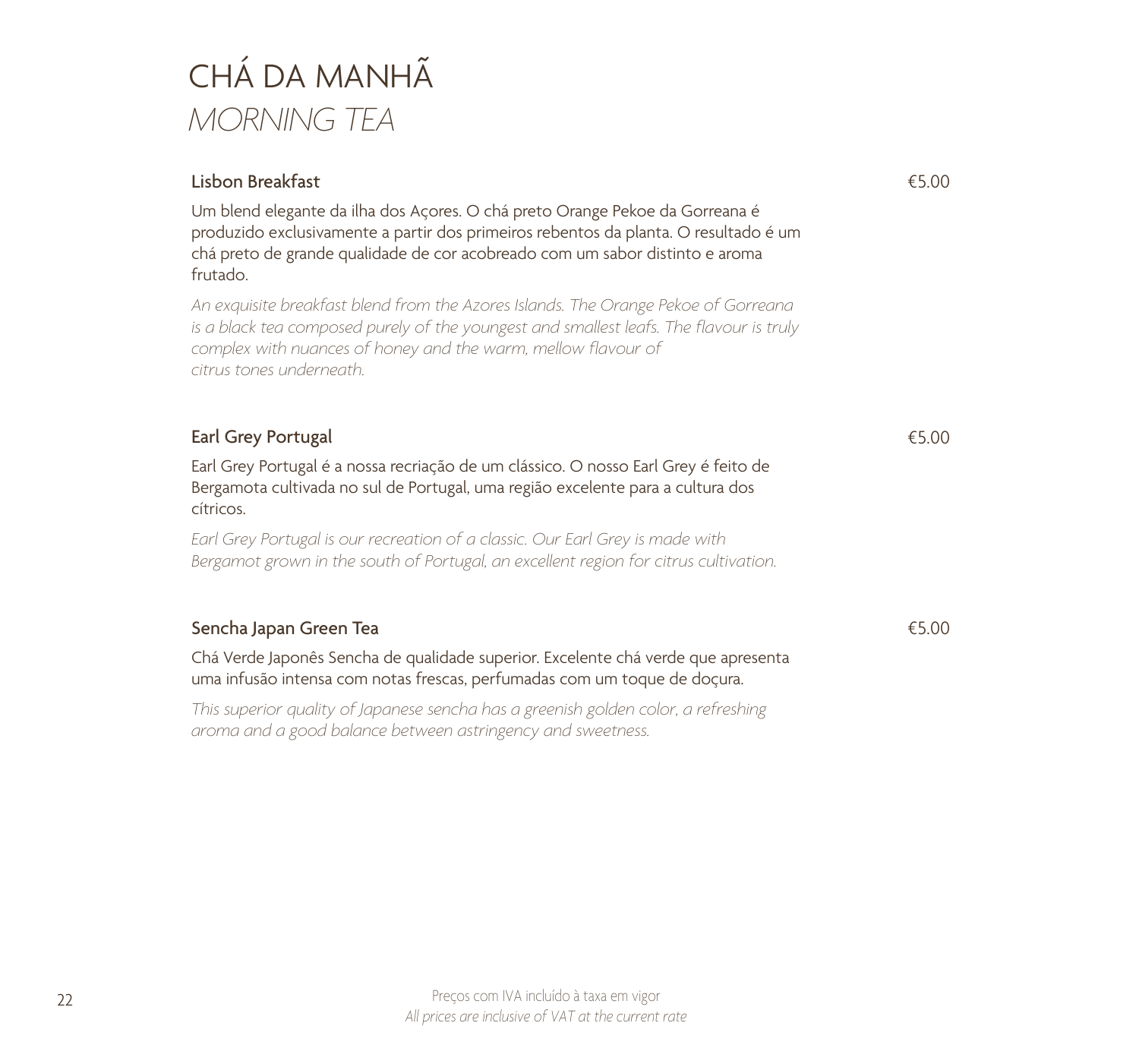# CHÁ DA TARDE *AFTERNOON TEA*

#### Darjeeling Castleton T.G.F.O.P Single Estate

Chá preto produzido nas famosas plantações de Darjeeling. A sigla T.G.F.O.P. (finest tippy golden flowery orange pekoe) significa que o chá é produzido apenas nas melhores plantações, e das quais se aproveitam apenas as melhores folhas.

*Luxury black tea with wonderful Moscatel highlights with delicate strength. This tea*  is a grade F.T.G.F.O.P. (finest tippy golden flowery orange pekoe) and is in the upper 10 *percentile of Castleton's quality.*

#### Azores Smoked Souchong Tea

Os chás Smoked Souchong são chás fumados de grande requinte e amplitude aromática. As folhas de chá são secas com madeira de pinho que vai secando e fumando naturalmente o chá. Criámos este blend da mais antiga, e atualmente única, plantação de chá da Europa - a Ilha dos Açores.

We create this exquisite blend of a smoked tea from the oldest, and currently only, *tea plantation in Europe - the Azores Islands. Its long, uniformly handsome leaves are carefully smoked over rare wood in a traditional manner.* 

#### Oolong Sakura

Sakura, é o chá de flor de cerejeira do Japão. Criámos este blend que lhe confere o seu travo suavemente doce e marcadamente oriental, transformando-se numa experiência única, ao mesmo tempo exótica e sofisticada, saborosa e saudável.

*Oolong, which literally means "Black Dragon", undergoes 60 to 70% of the oxidation process. The cherry blossom (sakura) is Japan's unofficial flower. This blend combines the freshness of the cherries with a strong fragrant tea.* 

€5.00

€5.00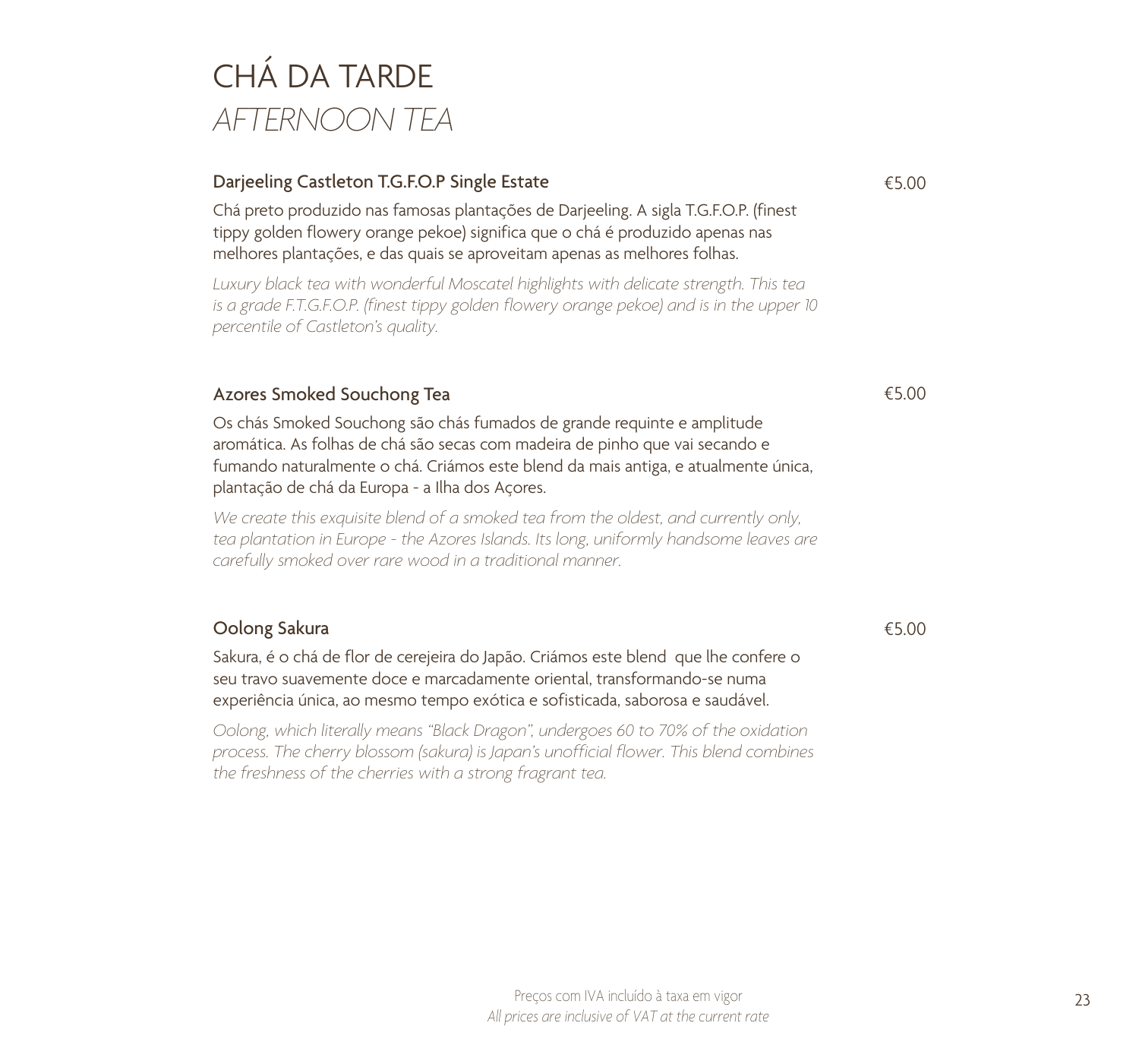# CHÁ DA TARDE *AFTERNOON TEA*

#### Jasmim Vice-King of India

O chá Jasmim Vice-Rei da Índia combina o maravilhoso perfume das flores de jasmim com o requinte de um chá das plantações Darjeeling na Índia.

*This tea adds to the wonderful fragrance of Jasmine blossoms the refinement of the Darjeeling tea. The scent of this delicate tea is a balm for the soul and senses.*

#### Green Sencha Flower's

Senha Flower's é um chá verde perfumado com pétalas de flores cultivadas em modo orgânico numa pequena quinta na região da serra da Arrábida. Este é um chá aromático e de sabor refrescante.

*Sencha Flower's is a green tea scented with all the strength, color, and vitality of a garden. This tea is made with native flower petals organically grown in the magnificent region of Serra da Arrábida, in a small farmhouse full of flower.*

€5.00

€5.00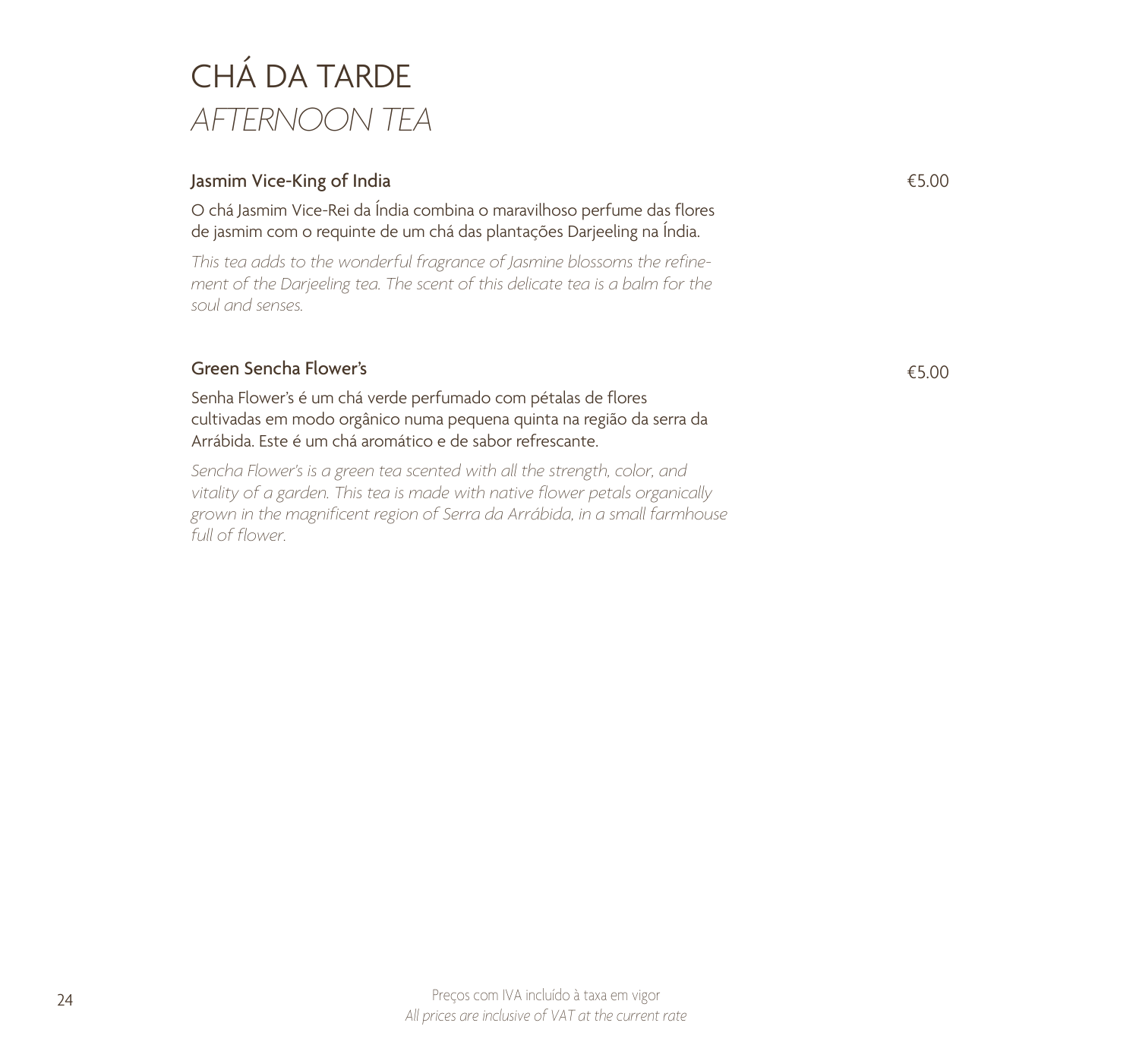# CHÁ DAS CINCO *FIVE O'CLOCK TEA*

#### White Tea Ilha dos Açores

O Chá Branco dos Açores é um chá cultivado a partir de parcelas experimentais de Camelias Sinensis da variedade assamica, também chamada "variedade Índia".

*This exclusive tea is produced only once a year and in very small batches. This "Limited Edition" is a must that proves the quality of the Azorean tea.* 

#### Green Long Jing Imperial

Chá verde da China de alta qualidade, aromático, suave e delicado com um final adocicado. Com uma fragrância primaveril, é um "Grand Cru" para aprender a degustar.

*A sublime high quality Chinese green tea revered for its rich yet refreshing flavour and the fragrance of lush spring grass.*

#### Japan Gyokuro Asahi

Gyokuro Asahi é uma variedade de recolheita de Primavera tardia, de cor verde escuro brilhante e de aroma doce. Sabor umami, vegetal e mineral. É considerado um dos melhores chás do Japão.

*The fine wine of green teas from Japan with intense, sweet taste. Unlike most teas, Gyokuro is grown in the shadow of bamboo mats. This stresses the plant and as it struggles to draw energy from the sun the chemistry of the leaves change. The result is higher levels of L-Theanine, responsible for increased mental clarity and focus, and a clear resonating note of a unique taste of grassy meadows called "umami" in Japan.*

€7.00

€8.00

€8.00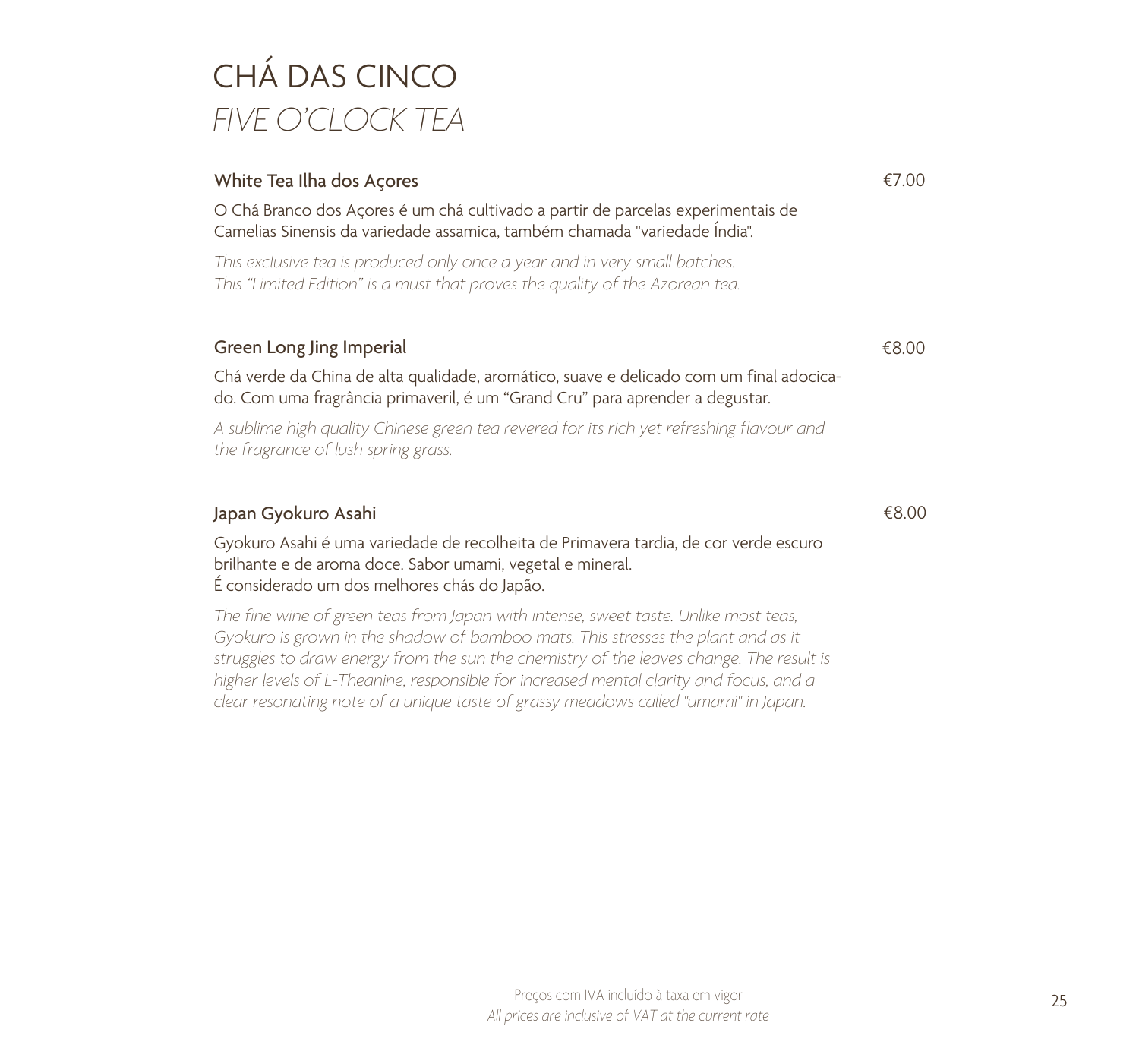# CHÁ DA NOITE *EVENING TEA*

| Oolong Formosa-Mint                                                                                                                                                                                                                                                                                | €5.00 |
|----------------------------------------------------------------------------------------------------------------------------------------------------------------------------------------------------------------------------------------------------------------------------------------------------|-------|
| Produzido em Taiwan, esta variedade de chá Oolong é considerada o champanhe<br>dos chás por conjugar e realçar o que as variedades verde e preta têm de melhor.<br>Uma fragância única com sabor macio e sedoso. A nossa combinação com a hortelã<br>confere-lhe um caráter relaxante.             |       |
| A semi-fermented tea from Taiwan, attractive amber hue, combined with<br>the relaxing benefits of mint.                                                                                                                                                                                            |       |
| White Tea Pai-Mu-Tan Lavanda                                                                                                                                                                                                                                                                       | €5.00 |
| O Chá Branco Pai Mu Tan tem um efeito calmante, é suave e com pouca teína.<br>A Lavanda de Portugal é conhecida pela sua alta qualidade e concentração em óleos<br>essenciais que têm por efeito um relaxamento natural, além das suas qualidades<br>aromáticas. Este chá é perfeito para serenar. |       |
| This is a special blend of Pai-Mu Tan known as a Chinese white tea with a delicated<br>flower taste combined with Portuguese Lavender, with a high concentration of<br>essential oils. A perfect elixir for serenity.                                                                              |       |
| Rooibos Camomile                                                                                                                                                                                                                                                                                   | €5.00 |
| Chá vermelho sem teína, rico em vitamina C e sais minerais. Possui um suave paladar,<br>com aroma e sabor adocicado e amendoado no palato. Em conjunto com os<br>benefícios da Camomila, os dois combinam na perfeição para uma noite sossegada.                                                   |       |
| Caffeine free, rich in vitamin C, mineral salts and anti-oxidants with the calming<br>benefits of Camomile.                                                                                                                                                                                        |       |